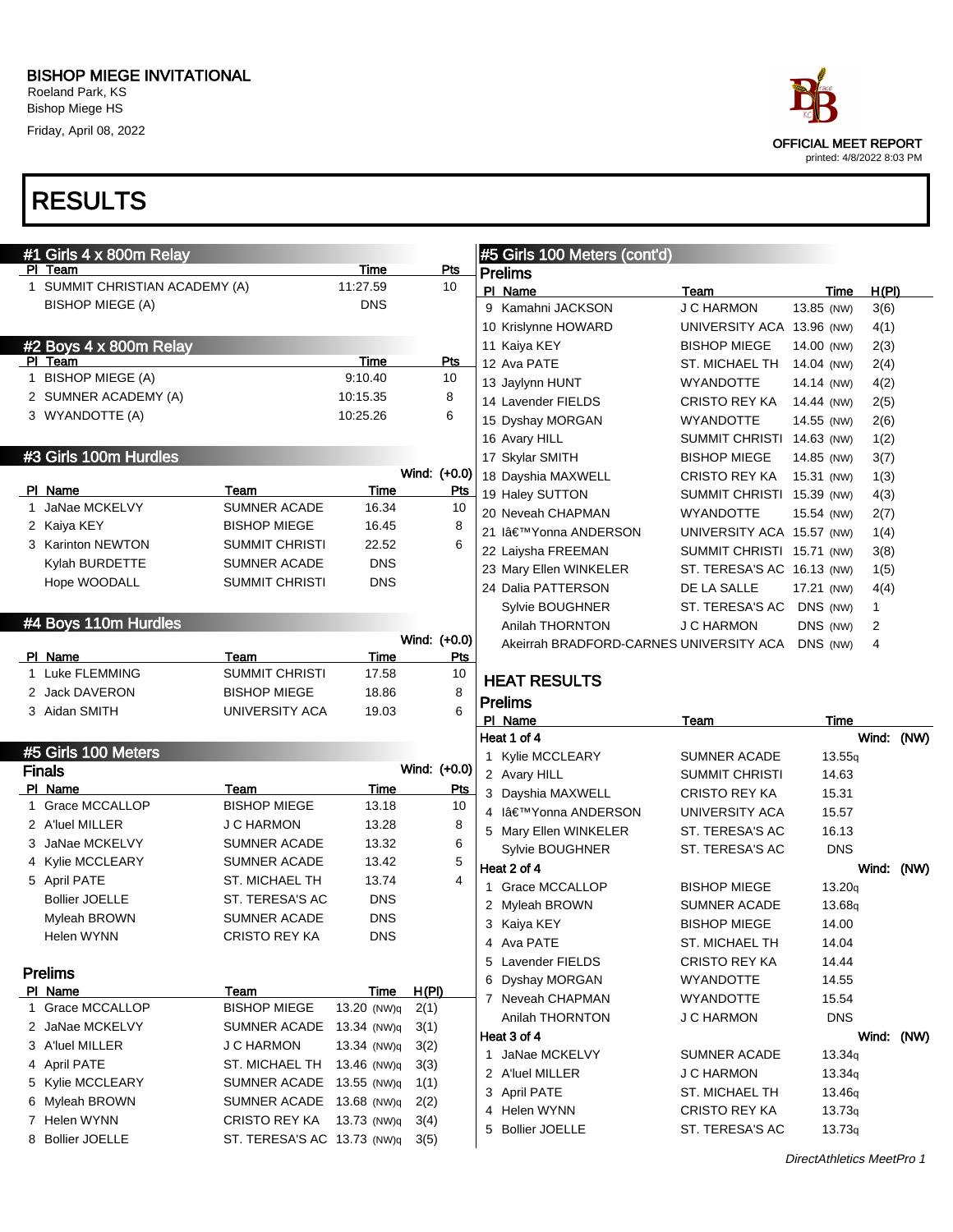Roeland Park, KS Bishop Miege HS Friday, April 08, 2022



| #5 Girls 100 Meters (cont'd)            |                            |             |                | #6 Boys 100 Meters (cont'd) |                           |                    |       |            |
|-----------------------------------------|----------------------------|-------------|----------------|-----------------------------|---------------------------|--------------------|-------|------------|
| <b>Prelims</b>                          |                            |             |                | <b>Prelims</b>              |                           |                    |       |            |
| PI Name                                 | Team                       | Time        |                | PI Name                     | Team                      | Time               | H(PI) |            |
| 6 Kamahni JACKSON                       | <b>J C HARMON</b>          | 13.85       |                | 23 Keith HALTIWANGER        | UNIVERSITY ACA 13.33 (NW) |                    | 1(6)  |            |
| 7 Skylar SMITH                          | <b>BISHOP MIEGE</b>        | 14.85       |                | 24 Gatlin JONES             | SUMMIT CHRISTI 13.50 (NW) |                    | 2(6)  |            |
| 8 Laiysha FREEMAN                       | <b>SUMMIT CHRISTI</b>      | 15.71       |                | 25 Brandon GILLIAM          | DE LA SALLE               | 14.00 (NW)         | 2(7)  |            |
| Heat 4 of 4                             |                            |             | Wind: (NW)     | Cole EDMONDSON              | ST. MICHAEL TH            | DNS (NW)           | 2     |            |
| 1 Krislynne HOWARD                      | UNIVERSITY ACA             | 13.96       |                | Cameron JONES               | <b>CRISTO REY KA</b>      | DNS (NW)           | 3     |            |
| 2 Jaylynn HUNT                          | <b>WYANDOTTE</b>           | 14.14       |                |                             |                           |                    |       |            |
| 3 Haley SUTTON                          | <b>SUMMIT CHRISTI</b>      | 15.39       |                | <b>HEAT RESULTS</b>         |                           |                    |       |            |
| 4 Dalia PATTERSON                       | DE LA SALLE                | 17.21       |                | <b>Prelims</b>              |                           |                    |       |            |
| Akeirrah BRADFORD-CARNES UNIVERSITY ACA |                            | <b>DNS</b>  |                | PI Name                     | Team                      | Time               |       |            |
| #6 Boys 100 Meters                      |                            |             |                | Heat 1 of 4                 |                           |                    |       | Wind: (NW) |
| <b>Finals</b>                           |                            |             | Wind: (+0.0)   | 1 David GARCIA              | <b>BISHOP MIEGE</b>       | 11.88g             |       |            |
| PI Name                                 | Team                       | Time        | Pts            | 2 Antonio HARRISON          | <b>SUMNER ACADE</b>       | 11.89 <sub>q</sub> |       |            |
| 1 Jaylen BURCH                          | <b>BISHOP MIEGE</b>        | 11.29       | 10             | 3 Marcus VERBRUGGE          | SUMMIT CHRISTI            | 12.13              |       |            |
| 2 Steven MILLS                          | <b>J C HARMON</b>          | 11.64       | 8              | 4 Robert HILL               | <b>WYANDOTTE</b>          | 12.20              |       |            |
| 3 Antonio HARRISON                      | <b>SUMNER ACADE</b>        | 11.80       | 6              | 5 Byron KEITH               | <b>SUMNER ACADE</b>       | 13.02              |       |            |
| 4 David GARCIA                          | <b>BISHOP MIEGE</b>        | 11.82       | 5              | 6 Keith HALTIWANGER         | UNIVERSITY ACA            | 13.33              |       |            |
| 5 Cyrus HANCOCK                         | UNIVERSITY ACA             | 11.85       | 4              | Heat 2 of 4                 |                           |                    |       | Wind: (NW) |
| 6 Kamari MURRAY                         | <b>WYANDOTTE</b>           | 11.94       | 3              | 1 Jaylen BURCH              | <b>BISHOP MIEGE</b>       | 11.32q             |       |            |
| 7 Ndoma GAZADIKWE                       | <b>J C HARMON</b>          | 12.09       | $\overline{2}$ | 2 Bryan LANE                | <b>BISHOP MIEGE</b>       | 11.87q             |       |            |
| Bryan LANE                              | <b>BISHOP MIEGE</b>        | DQ          |                | 3 Preston GOFFINET          | SUMMIT CHRISTI            | 12.34              |       |            |
|                                         |                            |             |                | 4 Ellis EDWARDS             | <b>ST. MICHAEL TH</b>     | 12.53              |       |            |
| <b>Prelims</b>                          |                            |             |                | 5 Marcus TAYLOR             | <b>CRISTO REY KA</b>      | 12.67              |       |            |
| PI Name                                 | Team                       | Time        | H(PI)          | 6 Gatlin JONES              | <b>SUMMIT CHRISTI</b>     | 13.50              |       |            |
| 1 Jaylen BURCH                          | <b>BISHOP MIEGE</b>        | 11.32 (NW)q | 2(1)           | 7 Brandon GILLIAM           | DE LA SALLE               | 14.00              |       |            |
| 2 Steven MILLS                          | J C HARMON                 | 11.84 (NW)q | 3(1)           | Cole EDMONDSON              | ST. MICHAEL TH            | <b>DNS</b>         |       |            |
| 3 Cyrus HANCOCK                         | UNIVERSITY ACA 11.87 (NW)q |             | 4(1)           | Heat 3 of 4                 |                           |                    |       | Wind: (NW) |
| 4 Bryan LANE                            | <b>BISHOP MIEGE</b>        | 11.87 (NW)q | 2(2)           | 1 Steven MILLS              | <b>J C HARMON</b>         | 11.84g             |       |            |
| 5 David GARCIA                          | <b>BISHOP MIEGE</b>        | 11.88 (NW)q | 1(1)           | 2 Kamari MURRAY             | <b>WYANDOTTE</b>          | 11.88q             |       |            |
| 6 Kamari MURRAY                         | <b>WYANDOTTE</b>           | 11.88 (NW)q | 3(2)           | 3 Ndoma GAZADIKWE           | J C HARMON                | 11.99 <sub>q</sub> |       |            |
| 7 Antonio HARRISON                      | SUMNER ACADE 11.89 (NW)q   |             | 1(2)           | 4 Chandler PROSSER          | ST. MICHAEL TH            | 12.10              |       |            |
| 8 Ndoma GAZADIKWE                       | <b>J C HARMON</b>          | 11.99 (NW)q | 3(3)           | 5 Sommyr MOORE              | SUMNER ACADE              | 12.15              |       |            |
| 9 Courtney ANDERSON                     | <b>WYANDOTTE</b>           | 11.99 (NW)  | 4(2)           | 6 Darian RICHARDSON         | <b>CRISTO REY KA</b>      | 13.21              |       |            |
| 10 Chandler PROSSER                     | ST. MICHAEL TH             | 12.10 (NW)  | 3(4)           | 7 Montell ESSEX-BENJAMIN    | UNIVERSITY ACA            | 13.33              |       |            |
| 11 Marcus VERBRUGGE                     | SUMMIT CHRISTI 12.13 (NW)  |             | 1(3)           | Cameron JONES               | <b>CRISTO REY KA</b>      | <b>DNS</b>         |       |            |
| 12 Sommyr MOORE                         | SUMNER ACADE 12.15 (NW)    |             | 3(5)           | Heat 4 of 4                 |                           |                    |       | Wind: (NW) |
| 13 Robert HILL                          | <b>WYANDOTTE</b>           | 12.20 (NW)  | 1(4)           | 1 Cyrus HANCOCK             | UNIVERSITY ACA            | 11.87q             |       |            |
| 14 Preston GOFFINET                     | SUMMIT CHRISTI 12.34 (NW)  |             | 2(3)           | 2 Courtney ANDERSON         | WYANDOTTE                 | 11.99              |       |            |
| 15 Trevon LAWSON                        | J C HARMON                 | 12.34 (NW)  | 4(3)           | 3 Trevon LAWSON             | J C HARMON                | 12.34              |       |            |
| 16 Teon MITCHELL                        | DE LA SALLE                | 12.40 (NW)  | 4(4)           | 4 Teon MITCHELL             | DE LA SALLE               | 12.40              |       |            |
| 17 Ellis EDWARDS                        | ST. MICHAEL TH             | 12.53 (NW)  | 2(4)           | 5 Antonio LOCKETT           | CRISTO REY KA             | 12.99              |       |            |
| 18 Marcus TAYLOR                        | <b>CRISTO REY KA</b>       | 12.67 (NW)  | 2(5)           | #7 Girls 1600 Meters        |                           |                    |       |            |
| 19 Antonio LOCKETT                      | <b>CRISTO REY KA</b>       | 12.99 (NW)  | 4(5)           | PI Name                     | <u>Team</u>               | <u>Time</u>        |       | <u>Pts</u> |
| 20 Byron KEITH                          | SUMNER ACADE 13.02 (NW)    |             | 1(5)           | 1 Elsa HENRY                | ST. MICHAEL TH            | 5:33.47            |       | 10         |
| 21 Darian RICHARDSON                    | <b>CRISTO REY KA</b>       | 13.21 (NW)  | 3(6)           | 2 Adriana MCGREGOR          | <b>SUMMIT CHRISTI</b>     | 5:38.43            |       | 8          |
| 22 Montell ESSEX-BENJAMIN               | UNIVERSITY ACA 13.33 (NW)  |             | 3(7)           | 3 Keyler QUESSENBERRY       | <b>SUMMIT CHRISTI</b>     | 6:01.25            |       | 6          |
|                                         |                            |             |                |                             |                           |                    |       |            |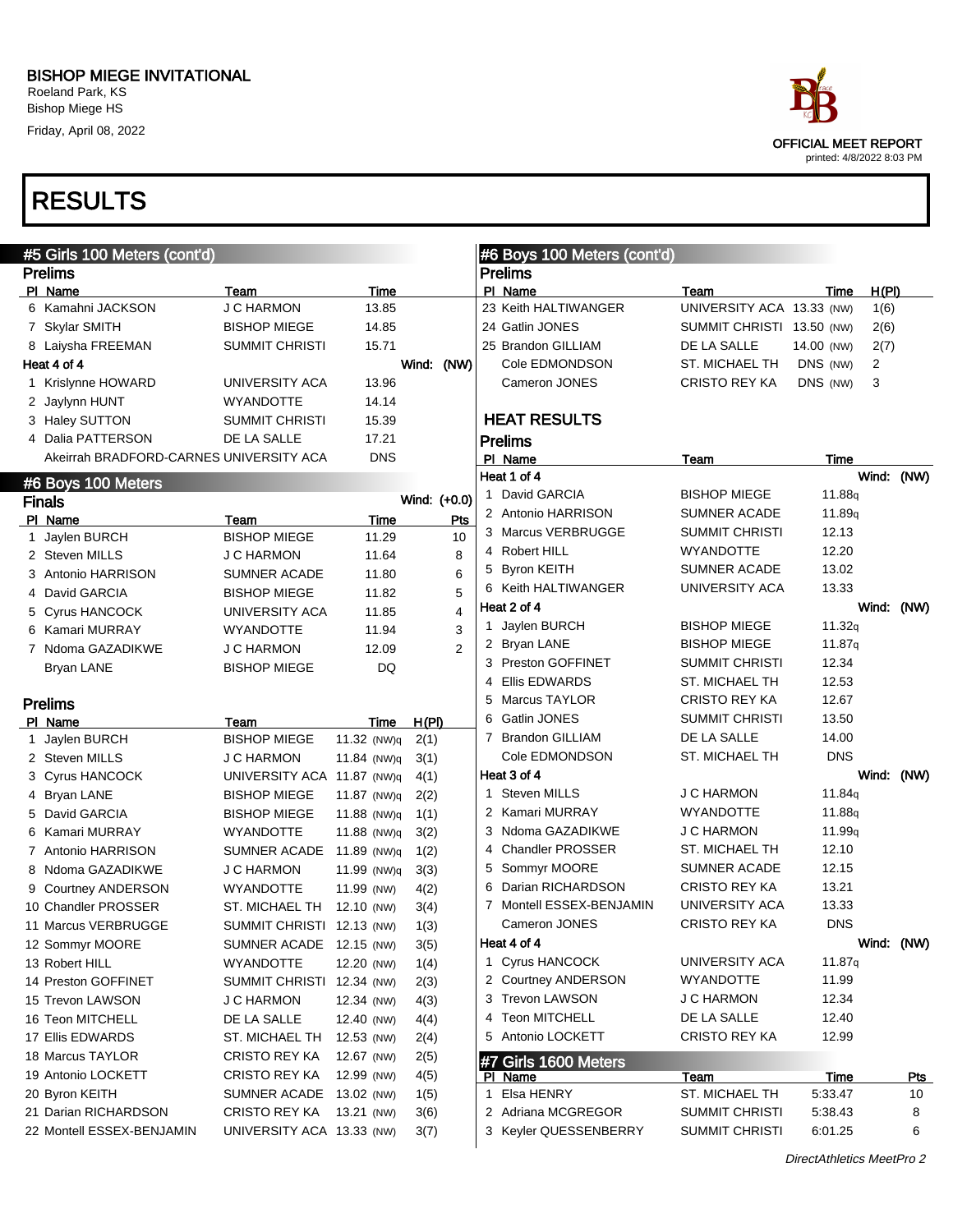Roeland Park, KS Bishop Miege HS Friday, April 08, 2022



| #7 Girls 1600 Meters (cont'd)    |                                       |                    |                         | #11 Girls 400 Meters (cont'd)              |                       |            |                |              |
|----------------------------------|---------------------------------------|--------------------|-------------------------|--------------------------------------------|-----------------------|------------|----------------|--------------|
| PI Name                          | Team                                  | Time               | Pts                     | PI Name                                    | Team                  | Time       | H(PI) Pts      |              |
| 4 Lauren MCCOY                   | <b>SUMMIT CHRISTI</b>                 | 6:02.40            | 5                       | 3 Adriana MCGREGOR                         | <b>SUMMIT CHRISTI</b> | 1:05.32    | 3(3)           | 6            |
| 5 Tessa THOMPSON                 | <b>ST. MICHAEL TH</b>                 | 6:27.39            | 4                       | 4 Ella AQUINO                              | <b>BISHOP MIEGE</b>   | 1:06.22    | 3(4)           | 5            |
| Josie HEROLD                     | <b>BISHOP MIEGE</b>                   | 6:46.97            | 3                       | 5 Ava PATE                                 | ST. MICHAEL TH        | 1:10.44    | 3(5)           | 4            |
| 7 Shelby PACE                    | <b>ST. MICHAEL TH</b>                 | 6:57.08            | 2                       | 6 Paige MILLER                             | <b>SUMMIT CHRISTI</b> | 1:10.65    | 2(1)           | 3            |
| 8 Layla CRANSTON                 | ST. TERESA'S AC                       | 6.58.31            | $\mathbf{1}$            | 7 Amanda UDO                               | UNIVERSITY ACA        | 1:11.27    | 1(1)           | 2            |
| 9 Elizabeth CONNOR               | ST. TERESA'S AC                       | 7:05.60            |                         | Sayge ROMINES<br>8                         | <b>SUMMIT CHRISTI</b> | 1:11.84    | 4(1)           | $\mathbf{1}$ |
| 10 Lizbeth CRUZ                  | <b>WYANDOTTE</b>                      | 7:25.44            |                         | 9 Arilynn HOWARD                           | UNIVERSITY ACA        | 1:12.25    | 2(2)           |              |
| Kaylee MCCARTY                   | DE LA SALLE                           | <b>DNS</b>         |                         | 10 Jaylynn HUNT                            | <b>WYANDOTTE</b>      | 1:13.19    | 1(2)           |              |
|                                  |                                       |                    |                         | 11 Zaire ADAMS                             | <b>CRISTO REY KA</b>  | 1:16.11    | 2(3)           |              |
| #8 Boys 1600 Meters              |                                       |                    |                         | 12 Hallie O'BRYAN                          | ST. TERESA'S AC       | 1:17.78    | 1(3)           |              |
| PI Name                          | Team                                  | <b>Time</b>        | <b>Pts</b>              | 13 Tehtum BROWN-SIFFRE                     | <b>CRISTO REY KA</b>  | 1:17.92    | 2(4)           |              |
| 1 Zoran RODRIGUEZ                | <b>BISHOP MIEGE</b>                   | 4:47.84            | 10                      | 14 Layla GATES                             | ST. TERESA'S AC       | 1:18.24    | 1(4)           |              |
| 2 Jack WHEELER                   | <b>ST. MICHAEL TH</b>                 | 4:49.64            | 8                       | 15 Datsima PEREA                           | J C HARMON            | 1:22.51    | 2(5)           |              |
| 3 Julean MCGREGOR                | <b>SUMMIT CHRISTI</b>                 | 5:31.88            | 6                       | 16 Akeirrah BRADFORD-CARNES UNIVERSITY ACA |                       | 1:25.11    | 1(5)           |              |
| 4 Wyatt SCHULTE                  | <b>ST. MICHAEL TH</b>                 | 5:38.46            | 5                       | 17 Ja'Nya WEBB                             | J C HARMON            | 1:34.32    | 2(6)           |              |
| 5 Johnny MAKEEN                  | <b>SUMMIT CHRISTI</b>                 | 5:43.24            | 4                       | Kaylee MCCARTY                             | DE LA SALLE           | <b>DNS</b> | $\mathbf{1}$   |              |
| 6 Hezekiah TULL                  | <b>J C HARMON</b>                     | 5:44.55            | 3                       | Sylvie BOUGHNER                            | ST. TERESA'S AC       | <b>DNS</b> | 1              |              |
| 7 Javier TORRES-CORNELIO         | <b>WYANDOTTE</b>                      | 6:06.98            | 2                       | Nina KALMUS                                | <b>BISHOP MIEGE</b>   | <b>DNS</b> | $\overline{2}$ |              |
| 8 Confiance AMANI                | <b>J C HARMON</b>                     | 6:08.12            | $\mathbf{1}$            | Alexandria WHITE                           | <b>CRISTO REY KA</b>  | <b>DNS</b> | 2              |              |
| 9 Diego GONZALEZ                 | <b>CRISTO REY KA</b>                  | 6:09.63            |                         | Cyan WALKER                                | <b>WYANDOTTE</b>      | <b>DNS</b> | 3              |              |
| 10 Jack RITTMAN                  | <b>ST. MICHAEL TH</b>                 | 6:09.89            |                         | Jaquelyn PEREZ-VELA                        | <b>WYANDOTTE</b>      | <b>DNS</b> | 3              |              |
| 11 Joseph MITIKU                 | UNIVERSITY ACA                        | 6:38.41            |                         |                                            |                       |            |                |              |
| 12 Michael UDO                   | UNIVERSITY ACA                        | 7:03.93            |                         | <b>SECTION RESULTS</b>                     |                       |            |                |              |
|                                  |                                       |                    |                         |                                            |                       |            |                |              |
| Caleb BENTON                     | <b>SUMMIT CHRISTI</b>                 | <b>DNS</b>         |                         | PI Name                                    | Team                  | Time       |                |              |
| Owen BAKER                       | <b>BISHOP MIEGE</b>                   | <b>DNS</b>         |                         | Section 1 of 4                             |                       |            |                |              |
|                                  |                                       |                    |                         | 1 Amanda UDO                               | UNIVERSITY ACA        | 1:11.27    |                |              |
| #9 Girls 4 x 100m Relay          |                                       |                    |                         | 2 Jaylynn HUNT                             | <b>WYANDOTTE</b>      | 1:13.19    |                |              |
| PI Team                          |                                       | Time               | Pts                     | 3 Hallie O'BRYAN                           | ST. TERESA'S AC       | 1:17.78    |                |              |
| 1 BISHOP MIEGE (A)               |                                       | 53.14              | 10                      | 4 Layla GATES                              | ST. TERESA'S AC       | 1:18.24    |                |              |
| 2 WYANDOTTE (A)                  |                                       | 53.84              | 8                       | 5 Akeirrah BRADFORD-CARNES UNIVERSITY ACA  |                       | 1:25.11    |                |              |
| 3 CRISTO REY KANSAS CITY (A)     |                                       | 57.08              | 6                       | Kaylee MCCARTY                             | DE LA SALLE           | <b>DNS</b> |                |              |
| 4 UNIVERSITY ACADEMY CHARTER (A) |                                       | 57.19              | 5                       | Sylvie BOUGHNER                            | ST. TERESA'S AC       | <b>DNS</b> |                |              |
| 5 SUMMIT CHRISTIAN ACADEMY (A)   |                                       | 57.84              | 4                       | Section 2 of 4                             |                       |            |                |              |
| SUMNER ACADEMY (A)               |                                       | <b>DNS</b>         |                         | 1 Paige MILLER                             | <b>SUMMIT CHRISTI</b> | 1:10.65    |                |              |
|                                  |                                       |                    |                         | 2 Arilynn HOWARD                           | UNIVERSITY ACA        | 1:12.25    |                |              |
| #10 Boys 4 x 100m Relay          |                                       |                    |                         | 3 Zaire ADAMS                              | <b>CRISTO REY KA</b>  | 1:16.11    |                |              |
| PI Team                          |                                       | <b>Time</b>        | Pts                     | 4 Tehtum BROWN-SIFFRE                      | CRISTO REY KA         | 1:17.92    |                |              |
| 1 SUMNER ACADEMY (A)             |                                       | 46.01              | 10                      | 5 Datsima PEREA                            | <b>J C HARMON</b>     | 1:22.51    |                |              |
| 2 BISHOP MIEGE (A)               |                                       | 46.23              | 8                       | 6 Ja'Nya WEBB                              | <b>J C HARMON</b>     | 1:34.32    |                |              |
| 3 SUMMIT CHRISTIAN ACADEMY (A)   |                                       | 46.80              | 6                       | Nina KALMUS                                | <b>BISHOP MIEGE</b>   | <b>DNS</b> |                |              |
| 4 J C HARMON (A)                 |                                       | 47.96              | 5                       | Alexandria WHITE                           | <b>CRISTO REY KA</b>  | <b>DNS</b> |                |              |
| 5 ST. MICHAEL THE ARCHANGEL (A)  |                                       | 48.58              | 4                       | Section 3 of 4                             |                       |            |                |              |
|                                  |                                       |                    |                         | 1 Grace MCCALLOP                           | <b>BISHOP MIEGE</b>   | 1:03.72    |                |              |
| #11 Girls 400 Meters             |                                       |                    |                         | 2 April PATE                               | ST. MICHAEL TH        | 1:03.91    |                |              |
| PI Name                          | Team                                  | <u>Time</u>        | H(PI) Pts               | 3 Adriana MCGREGOR                         | <b>SUMMIT CHRISTI</b> | 1:05.32    |                |              |
| 1 Grace MCCALLOP<br>2 April PATE | <b>BISHOP MIEGE</b><br>ST. MICHAEL TH | 1:03.72<br>1:03.91 | 3(1)<br>10<br>3(2)<br>8 | 4 Ella AQUINO                              | <b>BISHOP MIEGE</b>   | 1:06.22    |                |              |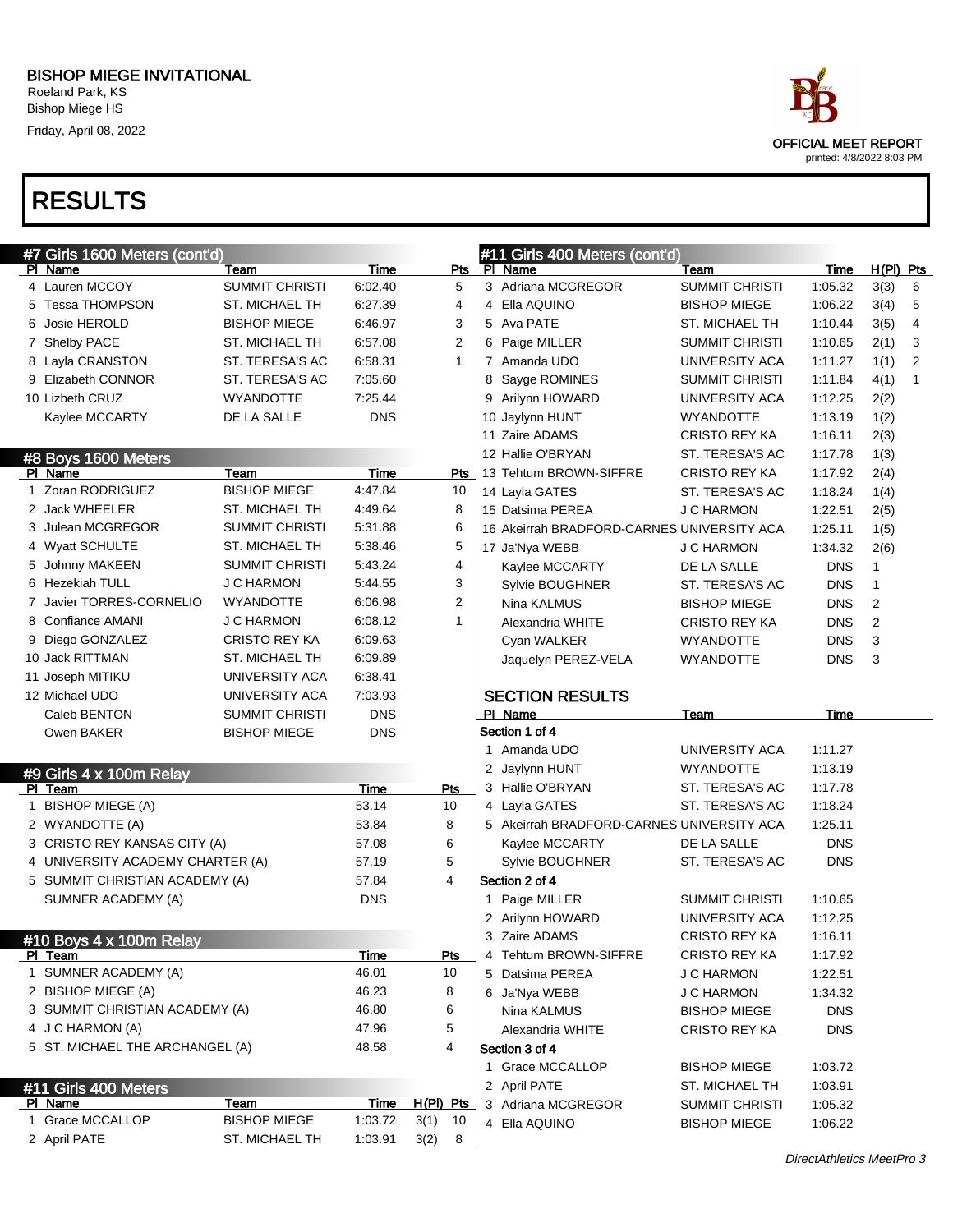Bishop Miege HS Friday, April 08, 2022



| #11 Girls 400 Meters (cont'd) |                       |             |              |              |              | #12 Boys 400 Meters (cont'd) |                       |            |                |
|-------------------------------|-----------------------|-------------|--------------|--------------|--------------|------------------------------|-----------------------|------------|----------------|
| PI Name                       | Team                  | Time        |              |              |              | PI Name                      | Team                  | Time       |                |
| 5 Ava PATE                    | ST. MICHAEL TH        | 1:10.44     |              |              |              | 2 Ndoma GAZADIKWE            | <b>J C HARMON</b>     | 55.40      |                |
| Cyan WALKER                   | <b>WYANDOTTE</b>      | <b>DNS</b>  |              |              |              | 3 Luke FRENZEL               | <b>BISHOP MIEGE</b>   | 56.17      |                |
| Jaquelyn PEREZ-VELA           | <b>WYANDOTTE</b>      | <b>DNS</b>  |              |              | 4            | Marcus JONES                 | <b>SUMMIT CHRISTI</b> | 57.48      |                |
| Section 4 of 4                |                       |             |              |              | 5            | Jacob SUTTON                 | SUMMIT CHRISTI        | 57.50      |                |
| 1 Sayge ROMINES               | SUMMIT CHRISTI        | 1.11.84     |              |              | 6            | <b>Harrison ROTH</b>         | <b>BISHOP MIEGE</b>   | 57.81      |                |
| #12 Boys 400 Meters           |                       |             |              |              |              | <b>Steven MILLS</b>          | J C HARMON            | <b>DNS</b> |                |
| PI Name                       | Team                  | <b>Time</b> | H(PI) Pts    |              |              | Cyrus HANCOCK                | <b>UNIVERSITY ACA</b> | <b>DNS</b> |                |
| 1 Darren FAULKNER             | <b>BISHOP MIEGE</b>   | 55.05       | 3(1)         | 10           |              | #13 Girls 300m Hurdles       |                       |            |                |
| 2 Ndoma GAZADIKWE             | <b>J C HARMON</b>     | 55.40       | 3(2)         | 8            |              | PI Name                      | Team                  | Time       | Pts            |
| 3 Luke FRENZEL                | <b>BISHOP MIEGE</b>   | 56.17       | 3(3)         | 6            | 1.           | Hope WOODALL                 | <b>SUMMIT CHRISTI</b> | 53.71      | 10             |
| 4 Marcus JONES                | <b>SUMMIT CHRISTI</b> | 57.48       | 3(4)         | 5            |              | 2 Kylah BURDETTE             | <b>SUMNER ACADE</b>   | 55.42      | 8              |
| 5 Jacob SUTTON                | SUMMIT CHRISTI        | 57.50       | 3(5)         | 4            |              | 3 Karinton NEWTON            | SUMMIT CHRISTI        | 59.50      | 6              |
| 6 Harrison ROTH               | <b>BISHOP MIEGE</b>   | 57.81       | 3(6)         | 3            | 4            | Katherine COATS              | SUMMIT CHRISTI        | 1:01.59    | 5              |
| 7 Miguel JAVIER               | <b>WYANDOTTE</b>      | 59.33       | 2(1)         | 2            |              | 5 Ryleigh HAYES              | UNIVERSITY ACA        | 1:13.96    | 4              |
| 8 Cash BODENHAMER             | <b>ST. MICHAEL TH</b> | 59.45       | 1(1)         | $\mathbf{1}$ |              | <b>Alexis WEST</b>           | UNIVERSITY ACA        | <b>DNF</b> |                |
| 9 Julean MCGREGOR             | <b>SUMMIT CHRISTI</b> | 1:00.87     | 2(2)         |              |              | Briana JIMENEZ               | SUMNER ACADE          | <b>DNS</b> |                |
| 10 Montell ESSEX-BENJAMIN     | UNIVERSITY ACA        | 1:04.84     | 2(3)         |              |              |                              |                       |            |                |
| 11 Jaymill JOHNSON            | <b>SUMNER ACADE</b>   | 1:05.69     | 2(4)         |              |              | #14 Boys 300m Hurdles        |                       |            |                |
| 12 JaQuez JACKSON             | UNIVERSITY ACA        | 1:06.10     | 2(5)         |              |              | PI Name                      | Team                  | Time       | <u>Pts</u>     |
| 13 Daniel KENA                | <b>WYANDOTTE</b>      | 1:06.27     | 2(6)         |              | $\mathbf{1}$ | <b>Rickey BROWN</b>          | <b>SUMNER ACADE</b>   | 43.87      | 10             |
| 14 Billy RUSHIN               | DE LA SALLE           | 1:09.70     | 1(2)         |              |              | 2 Aidan SMITH                | UNIVERSITY ACA        | 47.65      | 8              |
| 15 Robert MUTAMBALA           | <b>J C HARMON</b>     | 1:11.78     | 2(7)         |              | 3            | Camreon JOHNSON              | SUMNER ACADE          | 47.82      | 6              |
| 16 Michael PATTERSON          | DE LA SALLE           | 1:15.71     | 1(3)         |              | 4            | Luke FLEMMING                | <b>SUMMIT CHRISTI</b> | 49.14      | 5              |
| 17 Axel SANDOVAL              | <b>WYANDOTTE</b>      | 1:19.70     | 1(4)         |              | 5            | James REEVES                 | J C HARMON            | 50.25      | 4              |
| <b>Teon MITCHELL</b>          | DE LA SALLE           | <b>DNS</b>  | $\mathbf{1}$ |              | 6            | Jack DAVERON                 | <b>BISHOP MIEGE</b>   | 51.69      | 3              |
| <b>Steven MILLS</b>           | <b>J C HARMON</b>     | <b>DNS</b>  | 3            |              | 7            | <b>Trevon HILDEBRAND</b>     | <b>SUMMIT CHRISTI</b> | 53.72      | 2              |
| Cyrus HANCOCK                 | UNIVERSITY ACA        | <b>DNS</b>  | 3            |              | 8            | <b>Antoine MARTIN</b>        | J C HARMON            | 58.47      | $\mathbf{1}$   |
|                               |                       |             |              |              |              |                              |                       |            |                |
| <b>SECTION RESULTS</b>        |                       |             |              |              |              | #15 Girls 800 Meters         |                       |            |                |
| PI Name                       | Team                  | Time        |              |              |              | PI Name                      | Team                  | Time       | <b>Pts</b>     |
| Section 1 of 3                |                       |             |              |              | $\mathbf{1}$ | Adriana MCGREGOR             | <b>SUMMIT CHRISTI</b> | 2:34.50    | 10             |
| 1 Cash BODENHAMER             | <b>ST. MICHAEL TH</b> | 59.45       |              |              |              | 2 Elsa HENRY                 | <b>ST. MICHAEL TH</b> | 2:36.71    | 8              |
| 2 Billy RUSHIN                | DE LA SALLE           | 1:09.70     |              |              |              | 3 Lucy EPEMA                 | <b>SUMMIT CHRISTI</b> | 2:42.98    | 6              |
| 3 Michael PATTERSON           | DE LA SALLE           | 1:15.71     |              |              | 4            | Ella AQUINO                  | <b>BISHOP MIEGE</b>   | 2:46.64    | 5              |
| 4 Axel SANDOVAL               | <b>WYANDOTTE</b>      | 1:19.70     |              |              |              | <b>Tessa THOMPSON</b>        | <b>ST. MICHAEL TH</b> | 2:47.41    | $\overline{4}$ |
| <b>Teon MITCHELL</b>          | DE LA SALLE           | <b>DNS</b>  |              |              | 6            | Marina PARKS                 | SUMMIT CHRISTI        | 2:51.74    | 3              |
| Section 2 of 3                |                       |             |              |              |              | 7 Medeline COX               | ST. TERESA'S AC       | 3:10.15    | 2              |
| 1 Miguel JAVIER               | <b>WYANDOTTE</b>      | 59.33       |              |              |              | 8 Elizabeth CONNOR           | ST. TERESA'S AC       | 3:23.67    | $\mathbf{1}$   |
| 2 Julean MCGREGOR             | <b>SUMMIT CHRISTI</b> | 1:00.87     |              |              |              | 9 Lizbeth CRUZ               | <b>WYANDOTTE</b>      | 3:24.53    |                |
| 3 Montell ESSEX-BENJAMIN      | UNIVERSITY ACA        | 1:04.84     |              |              |              | 10 Kendra DOYLE              | ST. MICHAEL TH        | 4:16.04    |                |
| 4 Jaymill JOHNSON             | SUMNER ACADE          | 1:05.69     |              |              |              | 11 Kaylee MCCARTY            | DE LA SALLE           | 4:48.89    |                |
| 5 JaQuez JACKSON              | UNIVERSITY ACA        | 1:06.10     |              |              |              | Datsima PEREA                | <b>J C HARMON</b>     | <b>DNS</b> |                |
| 6 Daniel KENA                 | <b>WYANDOTTE</b>      | 1:06.27     |              |              |              |                              |                       |            |                |
| 7 Robert MUTAMBALA            | <b>J C HARMON</b>     | 1:11.78     |              |              |              | #16 Boys 800 Meters          |                       |            |                |
| Section 3 of 3                |                       |             |              |              |              | PI Name                      | Team                  | Time       | <u>Pts</u>     |
| 1 Darren FAULKNER             | <b>BISHOP MIEGE</b>   | 55.05       |              |              |              | 1 Owen BAKER                 | <b>BISHOP MIEGE</b>   | 2:08.87    | 10             |
|                               |                       |             |              |              |              |                              |                       |            |                |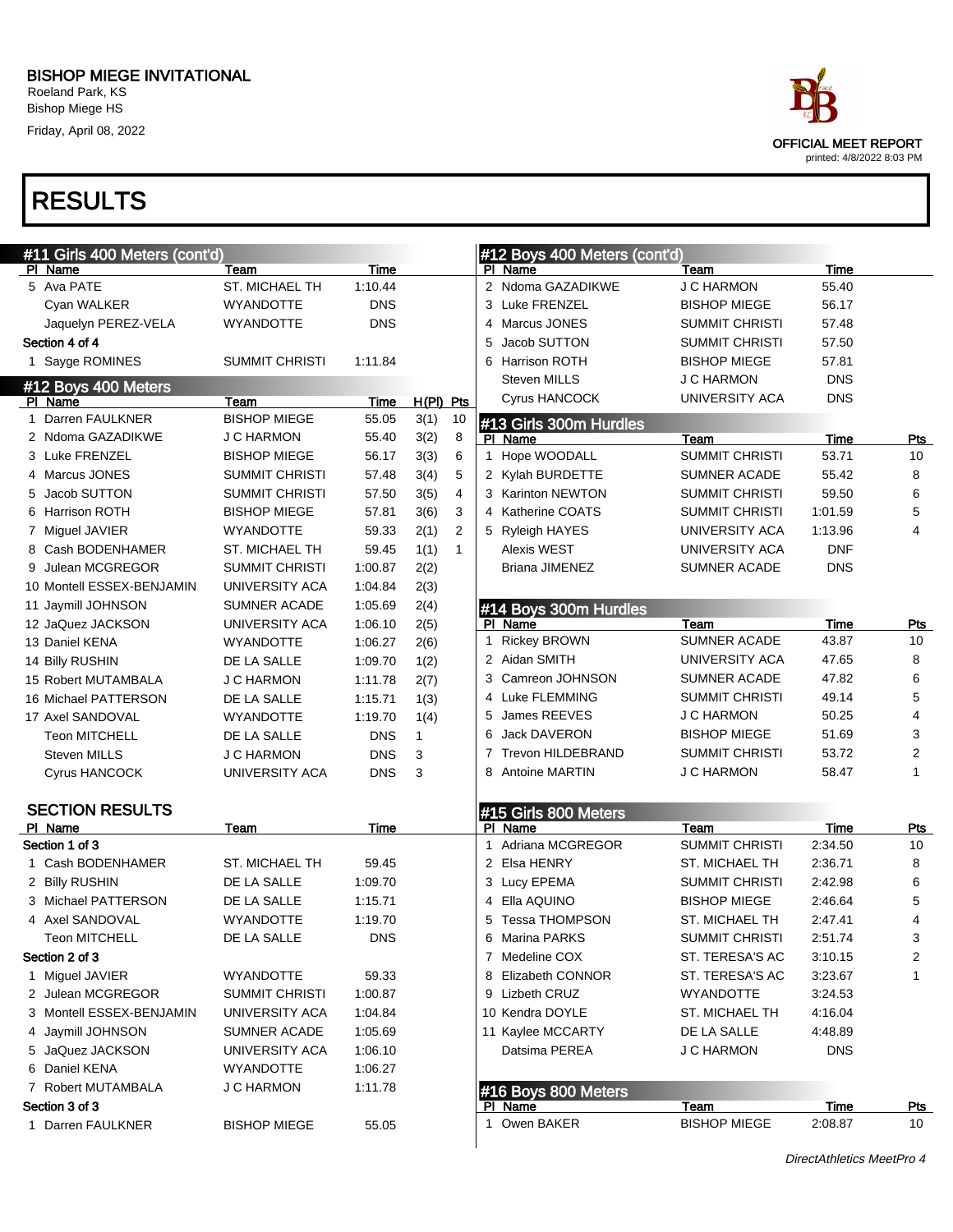Friday, April 08, 2022

# RESULTS

| #16 Boys 800 Meters (cont'd) |                       |                       |             |                        | #17 Girls 200 Meters (cont'd) |                                                       |                            |             |              |  |
|------------------------------|-----------------------|-----------------------|-------------|------------------------|-------------------------------|-------------------------------------------------------|----------------------------|-------------|--------------|--|
|                              | PI Name               | Team                  | Time        | Pts                    |                               | <b>Prelims</b>                                        |                            |             |              |  |
|                              | 2 Jack WHEELER        | <b>ST. MICHAEL TH</b> | 2:10.00     | 8                      |                               | PI Name                                               | Team                       | Time        | H(PI)        |  |
|                              | 3 Zeke HARRIS         | <b>BISHOP MIEGE</b>   | 2:20.72     | 6                      |                               | 9 Ava PATE                                            | ST. MICHAEL TH             | 29.67 (NW)  | 3(5)         |  |
|                              | 4 Deavon MCWASHINGTON | <b>SUMNER ACADE</b>   | 2:22.44     | 5                      |                               | 10 Helen WYNN                                         | <b>CRISTO REY KA</b>       | 29.78 (NW)  | 2(3)         |  |
|                              | 5 Julean MCGREGOR     | <b>SUMMIT CHRISTI</b> | 2:25.69     | 4                      |                               | 11 Amanda UDO                                         | UNIVERSITY ACA 30.07 (NW)  |             | 4(2)         |  |
|                              | 6 Todd HICKS          | <b>WYANDOTTE</b>      | 2:25.75     | 3                      |                               | 12 Paige MILLER                                       | SUMMIT CHRISTI 30.12 (NW)  |             | 3(6)         |  |
|                              | 7 Alec LOPEZ          | ST. MICHAEL TH        | 2:31.57     | $\overline{2}$         |                               | 13 Kamahni JACKSON                                    | <b>J C HARMON</b>          | 30.30 (NW)  | 2(4)         |  |
| 8                            | Johnny MAKEEN         | <b>SUMMIT CHRISTI</b> | 2:39.24     | $\mathbf{1}$           |                               | 14 Tehtum BROWN-SIFFRE                                | <b>CRISTO REY KA</b>       | 30.33 (NW)  | 2(5)         |  |
|                              | 9 Hezekiah TULL       | <b>J C HARMON</b>     | 2:40.03     |                        |                               | 15 Jaleeya AMERISON                                   | UNIVERSITY ACA 30.51 (NW)  |             | 1(2)         |  |
|                              | 10 Diego GONZALEZ     | <b>CRISTO REY KA</b>  | 2:45.68     |                        |                               | 16 Micaela PATRICK                                    | SUMNER ACADE 30.90 (NW)    |             | 4(3)         |  |
|                              | 11 Elijah ROBINSON    | SUMNER ACADE          | 2:47.55     |                        |                               | 17 Avary HILL                                         | SUMMIT CHRISTI 31.11 (NW)  |             | 3(7)         |  |
|                              | 12 Brandon GILLIAM    | DE LA SALLE           | 2:47.58     |                        |                               | 18 Zaire ADAMS                                        | <b>CRISTO REY KA</b>       | 31.35 (NW)  | 1(3)         |  |
|                              | 13 Troy DEWBERRY      | <b>WYANDOTTE</b>      | 2:50.02     |                        |                               | 19 Akeirrah BRADFORD-CARNES UNIVERSITY ACA 31.49 (NW) |                            |             | 1(4)         |  |
|                              | 14 Confiance AMANI    | <b>J C HARMON</b>     | 2:50.82     |                        |                               | 20 Dyshay MORGAN                                      | <b>WYANDOTTE</b>           | 31.57 (NW)  | 2(6)         |  |
|                              | 15 Nathan RIOS        | SUMNER ACADE          | 2:55.69     |                        |                               | 21 Aniya REYNOLDS-SMITH                               | CRISTO REY KA              | 31.62 (NW)  | 4(4)         |  |
|                              | 16 Joseph MITIKU      | UNIVERSITY ACA        | 2:59.49     |                        |                               | 22 Skylar SMITH                                       | <b>BISHOP MIEGE</b>        | 31.75 (NW)  | 1(5)         |  |
|                              | 17 Michael UDO        | UNIVERSITY ACA        | 3:02.40     |                        |                               | 23 Briana JIMENEZ                                     | SUMNER ACADE               | 32.65 (NW)  | 3(8)         |  |
|                              | 18 Axel SANDOVAL      | <b>WYANDOTTE</b>      | 3:04.79     |                        |                               | 24 Maddie BOLCH                                       | ST. TERESA'S AC 33.33 (NW) |             | 1(6)         |  |
|                              | Robert MUTAMBALA      | <b>J C HARMON</b>     | <b>DNF</b>  |                        |                               | 25 Cydni COOPER                                       | <b>CRISTO REY KA</b>       | 34.25 (NW)  | 1(7)         |  |
|                              | <b>Wyatt SCHULTE</b>  | ST. MICHAEL TH        | <b>DNS</b>  |                        |                               | 26 Abby LANTER                                        | ST. TERESA'S AC 34.31 (NW) |             | 4(5)         |  |
|                              | <b>Isaias GARCIA</b>  | UNIVERSITY ACA        | <b>DNS</b>  |                        |                               | 27 Hallie O'BRYAN                                     | ST. TERESA'S AC 34.33 (NW) |             | 2(7)         |  |
|                              | <b>Teon MITCHELL</b>  | DE LA SALLE           | <b>DNS</b>  |                        |                               | 28 Dayshia MAXWELL                                    | <b>CRISTO REY KA</b>       | 39.20 (NW)  | 2(8)         |  |
|                              | Caleb BENTON          | <b>SUMMIT CHRISTI</b> | <b>DNS</b>  |                        |                               | 29 Dalia PATTERSON                                    | DE LA SALLE                | 39.30 (NW)  | 4(6)         |  |
|                              | Michael PATTERSON     | DE LA SALLE           | <b>DNS</b>  |                        |                               | Anilah THORNTON                                       | <b>J C HARMON</b>          | DNS (NW)    | $\mathbf{1}$ |  |
|                              |                       |                       |             |                        |                               |                                                       |                            |             |              |  |
|                              | #17 Girls 200 Meters  |                       |             |                        |                               | <b>HEAT RESULTS</b>                                   |                            |             |              |  |
|                              | <b>Finals</b>         |                       |             | Wind: (+0.0)   Prelims |                               |                                                       |                            |             |              |  |
|                              | PI Name               | Team                  | <b>Time</b> | Pts                    |                               | PI Name                                               | Team                       | <b>Time</b> |              |  |
|                              | 1 Jaquelyn PEREZ-VELA | <b>WYANDOTTE</b>      | 26.88       | 10                     |                               | Heat 1 of 4                                           |                            |             | Wind: (NW)   |  |
|                              | 2 Grace MCCALLOP      | <b>BISHOP MIEGE</b>   | 27.25       | 8                      |                               | 1 Kylie MCCLEARY                                      | <b>SUMNER ACADE</b>        | 27.71q      |              |  |
|                              | 3 A'luel MILLER       | <b>J C HARMON</b>     | 27.35       | 6                      |                               | 2 Jaleeya AMERISON                                    | UNIVERSITY ACA             | 30.51       |              |  |
|                              | 4 Kylie MCCLEARY      | <b>SUMNER ACADE</b>   | 27.37       | 5                      |                               | 3 Zaire ADAMS                                         | <b>CRISTO REY KA</b>       | 31.35       |              |  |
|                              | 5 Cyan WALKER         | <b>WYANDOTTE</b>      | 27.69       | 4                      |                               | 4 Akeirrah BRADFORD-CARNES UNIVERSITY ACA             |                            | 31.49       |              |  |
|                              | 6 April PATE          | <b>ST. MICHAEL TH</b> | 28.36       | 3                      |                               | 5 Skylar SMITH                                        | <b>BISHOP MIEGE</b>        | 31.75       |              |  |
|                              | 7 Laiysha FREEMAN     | <b>SUMMIT CHRISTI</b> | 28.97       | $\overline{2}$         |                               | 6 Maddie BOLCH                                        | ST. TERESA'S AC            | 33.33       |              |  |

Prelims PI Name Team Team Team Time H(PI) 1 Grace MCCALLOP BISHOP MIEGE 27.14 (NW)q 2(1) 2 Jaquelyn PEREZ-VELA WYANDOTTE 27.40 (NW)q 4(1) 3 Cyan WALKER WYANDOTTE 27.67 (NW)q 2(2) 4 Kylie MCCLEARY SUMNER ACADE 27.71 (NW)q 1(1) 5 April PATE ST. MICHAEL TH 28.13 (NW)q 3(1)

8 Nina KALMUS BISHOP MIEGE 29.34 1

6 A'luel MILLER J C HARMON 28.88 (NW)q 3(2) 7 Nina KALMUS BISHOP MIEGE 28.98 (NW)q 3(3) 8 Laiysha FREEMAN SUMMIT CHRISTI 29.04 (NW)q 3(4)

Heat 3 of 4 Wind: (NW)

7 Cydni COOPER CRISTO REY KA 34.25 Anilah THORNTON JC HARMON DNS

1 Grace MCCALLOP BISHOP MIEGE 27.14q 2 Cyan WALKER WYANDOTTE 27.67q 3 Helen WYNN CRISTO REY KA 29.78 4 Kamahni JACKSON J C HARMON 30.30 5 Tehtum BROWN-SIFFRE CRISTO REY KA 30.33 6 Dyshay MORGAN WYANDOTTE 31.57 7 Hallie O'BRYAN ST. TERESA'S AC 34.33 8 Dayshia MAXWELL CRISTO REY KA 39.20

Heat 2 of 4 Wind: (NW)

DirectAthletics MeetPro 5

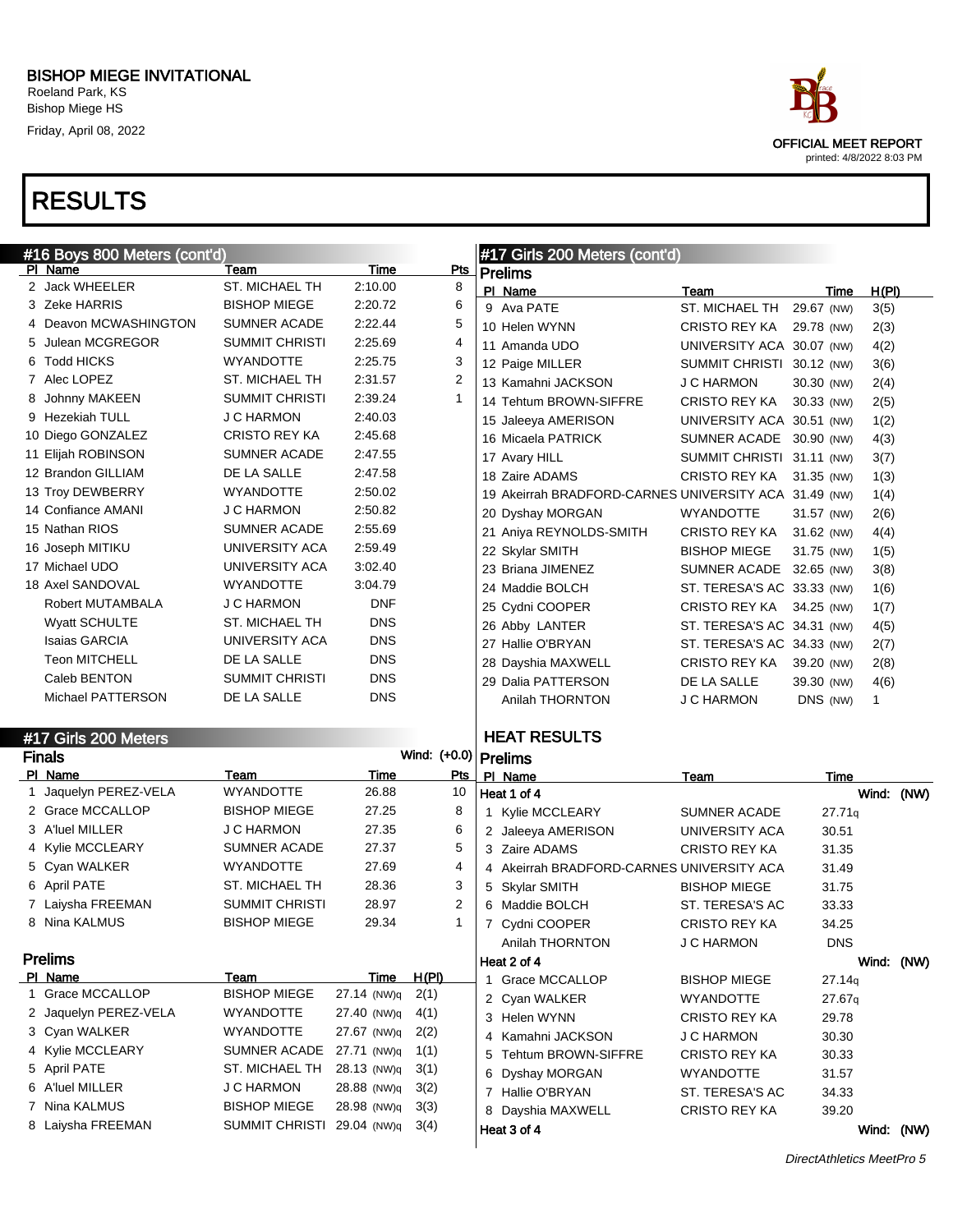Roeland Park, KS Bishop Miege HS Friday, April 08, 2022



### RESULTS

| #17 Girls 200 Meters (cont'd) |                             |                     |                | #18 Boys 200 Meters (cont'd) |                                    |                           |                    |       |            |
|-------------------------------|-----------------------------|---------------------|----------------|------------------------------|------------------------------------|---------------------------|--------------------|-------|------------|
| <b>Prelims</b>                |                             |                     |                |                              | <b>Prelims</b>                     |                           |                    |       |            |
| PI Name                       | Team                        | Time                |                |                              | PI Name                            | Team                      | Time               | H(PI) |            |
| 1 April PATE                  | ST. MICHAEL TH              | 28.13q              |                |                              | 17 Jason DILLON                    | SUMNER ACADE 26.44 (NW)   |                    | 1(3)  |            |
| 2 A'luel MILLER               | <b>J C HARMON</b>           | 28.88q              |                |                              | 18 Billy RUSHIN                    | DE LA SALLE               | 26.92 (NW)         | 2(7)  |            |
| 3 Nina KALMUS                 | <b>BISHOP MIEGE</b>         | 28.98q              |                |                              | 19 Antoine MARTIN                  | J C HARMON                | 27.05 (NW)         | 3(6)  |            |
| 4 Laiysha FREEMAN             | SUMMIT CHRISTI              | 29.04 <sub>q</sub>  |                |                              | 20 Daniel KENA                     | WYANDOTTE                 | 27.21 (NW)         | 1(4)  |            |
| 5 Ava PATE                    | ST. MICHAEL TH              | 29.67               |                |                              | 21 Orie SCRUGGS                    | SUMNER ACADE 27.36 (NW)   |                    | 2(8)  |            |
| 6 Paige MILLER                | <b>SUMMIT CHRISTI</b>       | 30.12               |                |                              | 22 Cameron JONES                   | CRISTO REY KA             | 28.15 (NW)         | 1(5)  |            |
| 7 Avary HILL                  | <b>SUMMIT CHRISTI</b>       | 31.11               |                |                              | 23 Keith HALTIWANGER               | UNIVERSITY ACA 28.17 (NW) |                    | 1(6)  |            |
| 8 Briana JIMENEZ              | <b>SUMNER ACADE</b>         | 32.65               |                |                              | 24 JaQuez JACKSON                  | UNIVERSITY ACA 28.37 (NW) |                    | 4(4)  |            |
| Heat 4 of 4                   |                             |                     | Wind: (NW)     |                              | 25 Antonio LOCKETT                 | CRISTO REY KA             | 28.52 (NW)         | 3(7)  |            |
| 1 Jaquelyn PEREZ-VELA         | <b>WYANDOTTE</b>            | 27.40g              |                |                              | 26 Brandon GILLIAM                 | DE LA SALLE               | 30.08 (NW)         | 1(7)  |            |
| 2 Amanda UDO                  | UNIVERSITY ACA              | 30.07               |                |                              | 27 Michael PATTERSON               | DE LA SALLE               | 30.96 (NW)         | 1(8)  |            |
| 3 Micaela PATRICK             | <b>SUMNER ACADE</b>         | 30.90               |                |                              | Darian RICHARDSON                  | <b>CRISTO REY KA</b>      | DNS (NW)           | 3     |            |
| 4 Aniya REYNOLDS-SMITH        | <b>CRISTO REY KA</b>        | 31.62               |                |                              | <b>Teon MITCHELL</b>               | DE LA SALLE               | DNS (NW)           | 4     |            |
| 5 Abby LANTER                 | ST. TERESA'S AC             | 34.31               |                |                              |                                    |                           |                    |       |            |
| 6 Dalia PATTERSON             | DE LA SALLE                 | 39.30               |                |                              | <b>HEAT RESULTS</b>                |                           |                    |       |            |
| #18 Boys 200 Meters           |                             |                     |                |                              | <b>Prelims</b>                     |                           |                    |       |            |
|                               |                             |                     | Wind: (+0.0)   |                              | PI Name                            | Team                      | Time               |       |            |
| <b>Finals</b><br>PI Name      | Team                        | Time                | Pts            |                              | Heat 1 of 4                        |                           |                    |       | Wind: (NW) |
| 1 Jaylen BURCH                | <b>BISHOP MIEGE</b>         | 23.65               | 10             |                              | 1 Chandler PROSSER                 | ST. MICHAEL TH            | 25.23              |       |            |
| 2 Steven MILLS                | <b>J C HARMON</b>           | 23.87               | 8              |                              | 2 Cash BODENHAMER                  | <b>ST. MICHAEL TH</b>     | 26.02              |       |            |
| 3 Marcus JONES                | <b>SUMMIT CHRISTI</b>       | 24.26               | 6              |                              | 3 Jason DILLON                     | <b>SUMNER ACADE</b>       | 26.44              |       |            |
| 4 Kamari MURRAY               | <b>WYANDOTTE</b>            | 24.32               | 5              |                              | 4 Daniel KENA                      | <b>WYANDOTTE</b>          | 27.21              |       |            |
| 5 Andrew PIERCE               | SUMMIT CHRISTI              | 24.47               | $\overline{4}$ |                              | 5 Cameron JONES                    | CRISTO REY KA             | 28.15              |       |            |
| 6 William WHEELER             | <b>BISHOP MIEGE</b>         | 24.54               | 3              |                              | 6 Keith HALTIWANGER                | UNIVERSITY ACA            | 28.17              |       |            |
|                               |                             |                     | 2              |                              | 7 Brandon GILLIAM                  | DE LA SALLE               | 30.08              |       |            |
| 7 Bryan LANE                  | <b>BISHOP MIEGE</b>         | 24.74               |                |                              | 8 Michael PATTERSON                | DE LA SALLE               | 30.96              |       |            |
| Cyrus HANCOCK                 | UNIVERSITY ACA              | <b>DNS</b>          |                |                              | Heat 2 of 4                        |                           |                    |       | Wind: (NW) |
|                               |                             |                     |                |                              | 1 Jaylen BURCH                     | <b>BISHOP MIEGE</b>       | 23.13q             |       |            |
| <b>Prelims</b><br>PI Name     |                             |                     | H(PI)          |                              | 2 Steven MILLS                     | <b>J C HARMON</b>         | 24.02 <sub>q</sub> |       |            |
| 1 Jaylen BURCH                | Team<br><b>BISHOP MIEGE</b> | Time<br>23.13 (NW)q | 2(1)           |                              | 3 Marcus JONES                     | SUMMIT CHRISTI            | 24.33q             |       |            |
| 2 Steven MILLS                | J C HARMON                  | 24.02 (NW)q         | 2(2)           |                              | 4 Bryan LANE                       | <b>BISHOP MIEGE</b>       | 24.35q             |       |            |
| 3 Cyrus HANCOCK               | UNIVERSITY ACA 24.04 (NW)q  |                     | 4(1)           |                              | 5 Kamari MURRAY                    | <b>WYANDOTTE</b>          | 24.35q             |       |            |
| 4 Marcus JONES                | SUMMIT CHRISTI 24.33 (NW)q  |                     |                |                              | 6 Andrew PIERCE                    | <b>SUMMIT CHRISTI</b>     | 24.87q             |       |            |
| 5 Bryan LANE                  | <b>BISHOP MIEGE</b>         | 24.35 (NW)q         | 2(3)           |                              | 7 Billy RUSHIN                     | DE LA SALLE               | 26.92              |       |            |
|                               |                             |                     | 2(4)           |                              | 8 Orie SCRUGGS                     | SUMNER ACADE              | 27.36              |       |            |
| 6 Kamari MURRAY               | WYANDOTTE                   | 24.35 (NW)q         | 2(5)           |                              | Heat 3 of 4                        |                           |                    |       | Wind: (NW) |
| 7 William WHEELER             | BISHOP MIEGE                | 24.54 (NW)q         | 3(1)           |                              | 1 William WHEELER                  | <b>BISHOP MIEGE</b>       | 24.54g             |       |            |
| 8 Andrew PIERCE               | SUMMIT CHRISTI 24.87 (NW)q  |                     | 2(6)           |                              | 2 Courtney ANDERSON                | WYANDOTTE                 | 25.05              |       |            |
| 9 Courtney ANDERSON           | WYANDOTTE                   | 25.05 (NW)          | 3(2)           |                              |                                    | <b>ST. MICHAEL TH</b>     |                    |       |            |
| 10 Jacob SUTTON               | SUMMIT CHRISTI 25.07 (NW)   |                     | 4(2)           |                              | 3 Ellis EDWARDS<br>4 Marcus TAYLOR |                           | 25.47              |       |            |
| 11 Chandler PROSSER           | ST. MICHAEL TH              | 25.23 (NW)          | 1(1)           |                              |                                    | CRISTO REY KA             | 26.02              |       |            |
| 12 Ellis EDWARDS              | ST. MICHAEL TH              | 25.47 (NW)          | 3(3)           |                              | 5 Trevon LAWSON                    | J C HARMON                | 26.26              |       |            |
| 13 Cash BODENHAMER            | ST. MICHAEL TH              | 26.02 (NW)          | 1(2)           |                              | 6 Antoine MARTIN                   | J C HARMON                | 27.05              |       |            |
| 14 Marcus TAYLOR              | CRISTO REY KA               | 26.02 (NW)          | 3(4)           |                              | 7 Antonio LOCKETT                  | <b>CRISTO REY KA</b>      | 28.52              |       |            |
| 15 Trevon LAWSON              | J C HARMON                  | 26.26 (NW)          | 3(5)           |                              | Darian RICHARDSON                  | CRISTO REY KA             | <b>DNS</b>         |       |            |
| 16 Jaymill JOHNSON            | SUMNER ACADE 26.43 (NW)     |                     | 4(3)           |                              | Heat 4 of 4                        |                           |                    |       | Wind: (NW) |
|                               |                             |                     |                |                              |                                    |                           |                    |       |            |

DirectAthletics MeetPro 6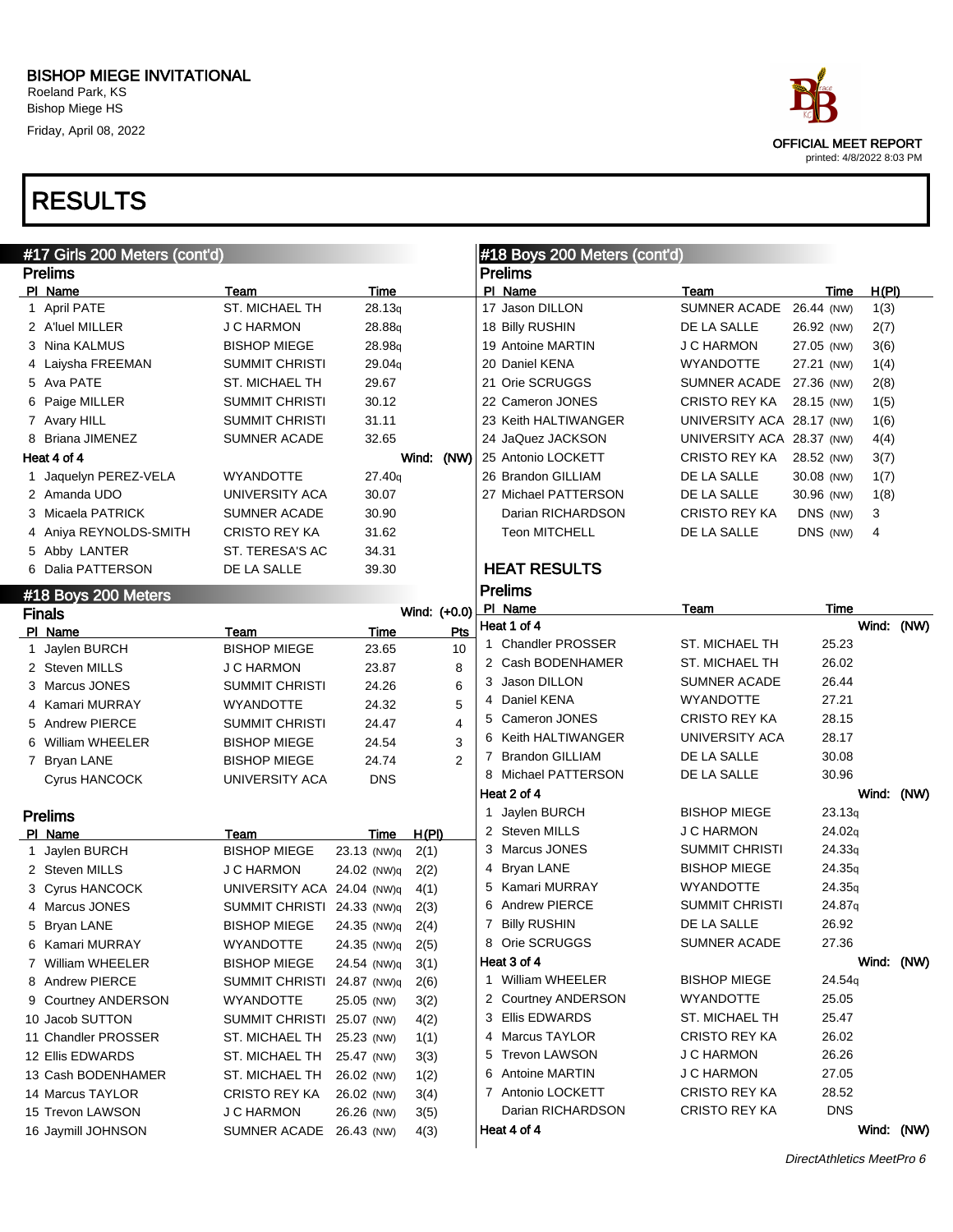Roeland Park, KS Bishop Miege HS Friday, April 08, 2022



|    | #18 Boys 200 Meters (cont'd)     |                        |             |      |              | #26 Boys High Jump (cont'd) |                                          |                           |             |            |
|----|----------------------------------|------------------------|-------------|------|--------------|-----------------------------|------------------------------------------|---------------------------|-------------|------------|
|    | <b>Prelims</b>                   |                        |             |      |              | PI Name                     | Team                                     | Mark                      |             | Pts        |
|    | PI Name                          | Team                   | Time        |      |              | Johnathan BANDY             | SUMNER ACADE NH                          |                           |             |            |
|    | 1 Cyrus HANCOCK                  | <b>UNIVERSITY ACA</b>  | 24.04g      |      |              | Vontaye WOOTEN              | CRISTO REY KA DNS                        |                           |             |            |
|    | 2 Jacob SUTTON                   | <b>SUMMIT CHRISTI</b>  | 25.07       |      |              | Michael COLEMAN             | UNIVERSITY ACADNS                        |                           |             |            |
|    | 3 Jaymill JOHNSON                | <b>SUMNER ACADE</b>    | 26.43       |      |              |                             |                                          |                           |             |            |
|    | 4 JaQuez JACKSON                 | UNIVERSITY ACA         | 28.37       |      |              | #27 Girls High Jump         |                                          |                           |             |            |
|    | <b>Teon MITCHELL</b>             | DE LA SALLE            | <b>DNS</b>  |      |              | PI Name                     | Team                                     | Mark                      |             | <b>Pts</b> |
|    | #19 Girls 3200 Meters            |                        |             |      | 1            | <b>April PHILLIPS</b>       | SUMMIT CHRISTI5' 2"                      |                           |             | 10         |
|    | PI Name                          | Team                   | Time        | Pts  |              | 2 JaNae MCKELVY             | SUMNER ACADE 4' 8"                       |                           |             | 8          |
|    | 1 Lauren MCCOY                   | <b>SUMMIT CHRISTI</b>  | 12:58.06    | 10   |              | 3 Laiysha FREEMAN           | SUMMIT CHRISTI4' 6"                      |                           |             | 6          |
|    | 2 Keyler QUESSENBERRY            | <b>SUMMIT CHRISTI</b>  | 13:11.18    | 8    |              | 4 Kylah BURDETTE            | SUMNER ACADE 4' 4"                       |                           |             | 4          |
|    | 3 McKinzie PARKS                 | <b>SUMMIT CHRISTI</b>  | 13:15.03    | 6    |              | 4 Ryleigh HAYES             | UNIVERSITY ACA4' 4"                      |                           |             | 4          |
|    | 4 Sydney SMITH                   | ST. TERESA'S AC        | 13:48.43    | 5    |              | 4 Jaylynn HUNT              | <b>WYANDOTTE</b>                         | 4' 4"                     |             | 4          |
|    | 5 Nora KRAMER                    | ST. TERESA'S AC        | 14:29.83    | 4    |              | Hailey JACKSON              | SUMNER ACADE NH                          |                           |             |            |
| 6. | <b>Kelly RIFFLE</b>              | ST. TERESA'S AC        | 14:30.28    | 3    |              | Madeline SALLEE             | ST. TERESA'S ACDNS                       |                           |             |            |
|    | 7 Josie HEROLD                   | <b>BISHOP MIEGE</b>    | 15:31.00    | 2    |              |                             |                                          |                           |             |            |
|    |                                  |                        |             |      |              | #28 Boys Pole Vault         |                                          |                           |             |            |
|    |                                  |                        |             |      |              | PI Name                     | Team                                     | Mark                      |             | Pts        |
|    | #20 Boys 3200 Meters             |                        | <b>Time</b> | Pts  |              | 1J Joaquin BARRERA          | <b>BISHOP MIEGE</b>                      | 8'0''                     |             | 10         |
|    | PI Name<br>1 Johnny JOYCE        | Team<br>ST. MICHAEL TH | 10:30.28    | 10   |              | 2J Grant NICELY             | <b>BISHOP MIEGE</b>                      | 8' 0"                     |             | 8          |
|    | 2 Zoran RODRIGUEZ                | <b>BISHOP MIEGE</b>    | 10:55.07    | 8    |              |                             |                                          |                           |             |            |
|    |                                  |                        |             |      |              | #29 Girls Pole Vault        |                                          |                           |             |            |
|    | 3 Gabriel SANDERS                | <b>SUMMIT CHRISTI</b>  | 11:52.06    | 6    |              | PI Name                     | Team                                     | <b>Mark</b>               |             | <u>Pts</u> |
|    | <b>Jesus ONTIEVEROS</b>          | <b>SUMNER ACADE</b>    | 12:55.13    | 5    | 1            | <b>Reasoner MARA</b>        | SUMMIT CHRISTI8' 9"                      |                           |             | 10         |
|    | 5 Javier TORRES-CORNELIO         | <b>WYANDOTTE</b>       | 13:30.90    | 4    |              | 2 Ana GEJEWSKI              | BISHOP MIEGE                             | 8' 6"                     |             | 8          |
|    | Caleb BENTON                     | <b>SUMMIT CHRISTI</b>  | <b>DNS</b>  |      |              | 3 Isa CRAIG                 | BISHOP MIEGE 6'0"                        |                           |             | 6          |
|    |                                  |                        |             |      |              | 4 Ava MEINERS               | ST. TERESA'S AC5' 6"                     |                           |             | 4.5        |
|    | #21 Girls 4 x 400m Relay         |                        |             |      |              | 4 Aryanna RODRIQUEZ         | BISHOP MIEGE 5'6"                        |                           |             | 4.5        |
|    | PI Team                          |                        | Time        | Pts  |              | 6 Mary Katherine ASHLEY     | ST. TERESA'S AC5' 0"                     |                           |             | 3          |
|    | 1 SUMMIT CHRISTIAN ACADEMY (A)   |                        | 4:36.62     | 10   |              | Ava VAN ALSTYNE             | ST. TERESA'S ACNH                        |                           |             |            |
|    | 2 SUMNER ACADEMY (A)             |                        | 4.47.19     | 8    |              |                             |                                          |                           |             |            |
|    | 3 UNIVERSITY ACADEMY CHARTER (A) |                        | 5.09.53     | 6    |              |                             |                                          |                           |             |            |
|    | CRISTO REY KANSAS CITY (A)       |                        | <b>DNS</b>  |      |              | #30 Boys Long Jump          |                                          |                           |             |            |
|    |                                  |                        |             |      | $\mathbf{1}$ | PI Name<br>Darren FAULKNER  | Team<br><b>BISHOP MIEGE</b>              | <b>Mark</b>               | $F(PI)$ Pts |            |
|    | #22 Boys 4 x 400m Relay          |                        |             |      |              |                             | SUMNER ACADE 19' 6 <sup>1/4</sup> (NW)   | 19' 6 $\frac{1}{2}$ (NW)  | 2(1)        | 10<br>8    |
|    | PI Team                          |                        | Time        | Pts  |              | 2 Rickey BROWN              | <b>J C HARMON</b>                        | 19' $2\frac{1}{2}$ (NW)   | 2(2)        |            |
|    | 1 BISHOP MIEGE (A)               |                        | 3:45.28     | 10   |              | 3 James REEVES              |                                          |                           | 1(1)        | 6          |
|    | 2 SUMNER ACADEMY (A)             |                        | 3:48.04     | 8    |              | 4 Robert HILL               | WYANDOTTE                                | 19' 1 $\frac{1}{2}$ (NW)  | 2(3)        | 5          |
|    | 3 ST. MICHAEL THE ARCHANGEL (A)  |                        | 3:56.60     | 6    |              | 5 Andrew PIERCE             | SUMMIT CHRISTI 18' 534 (NW)              |                           | 2(4)        | 4          |
|    | 4 SUMMIT CHRISTIAN ACADEMY (A)   |                        | 4:04.52     | 5    |              | 6 David GARCIA              | BISHOP MIEGE 18'3" (NW)                  |                           | 1(2)        | 3          |
|    |                                  |                        |             |      |              | 7 Sommyr MOORE              | SUMNER ACADE 17' 10 $\frac{1}{2}$ (NW)   |                           | 1(3)        | 2          |
|    | #26 Boys High Jump               |                        |             |      |              | 8 Ndoma GAZADIKWE           | <b>J C HARMON</b>                        | 17' $9\frac{3}{4}$ (NW)   | 1(4)        | 1          |
|    | PI Name                          | Team                   | Mark        | Pts  |              | 9 Courtney ANDERSON         | WYANDOTTE                                | 17' 6" (NW)               | 2(5)        |            |
|    | 1 Nathan BARNTHOUSE              | ST. MICHAEL TH 5'8"    |             | 10   |              | 10 Robert GRAVES-DYE        | SUMNER ACADE 17' 3" (NW)                 |                           | 1(5)        |            |
|    | 2 Terry ROWE                     | SUMNER ACADE 5' 6"     |             | 6.33 |              | 11 Will BISBEE              | SUMMIT CHRISTI 16' 9 <sup>1/4</sup> (NW) |                           | 2(6)        |            |
|    | 2 Andrew PIERCE                  | SUMMIT CHRISTI5' 6"    |             | 6.33 |              | 12 Marcus JONES             | SUMMIT CHRISTI 16' 33/4 (NW)             |                           | 1(6)        |            |
|    | 2 Kamari MURRAY                  | <b>WYANDOTTE</b>       | 5'6''       | 6.33 |              | 13 Antoine MARTIN           | <b>J C HARMON</b>                        | 14' $5\frac{3}{4}$ (NW)   | 1(7)        |            |
|    | 5 Darren FAULKNER                | BISHOP MIEGE 5'2"      |             | 4    |              | Kendrick COLE               | <b>BISHOP MIEGE</b>                      | NM (NW)                   | 2           |            |
|    |                                  |                        |             |      |              | Darian RICHARDSON           | CRISTO REY KA DNS (NW)                   |                           | 1           |            |
|    |                                  |                        |             |      |              |                             |                                          | DirectAthletics MeetPro 7 |             |            |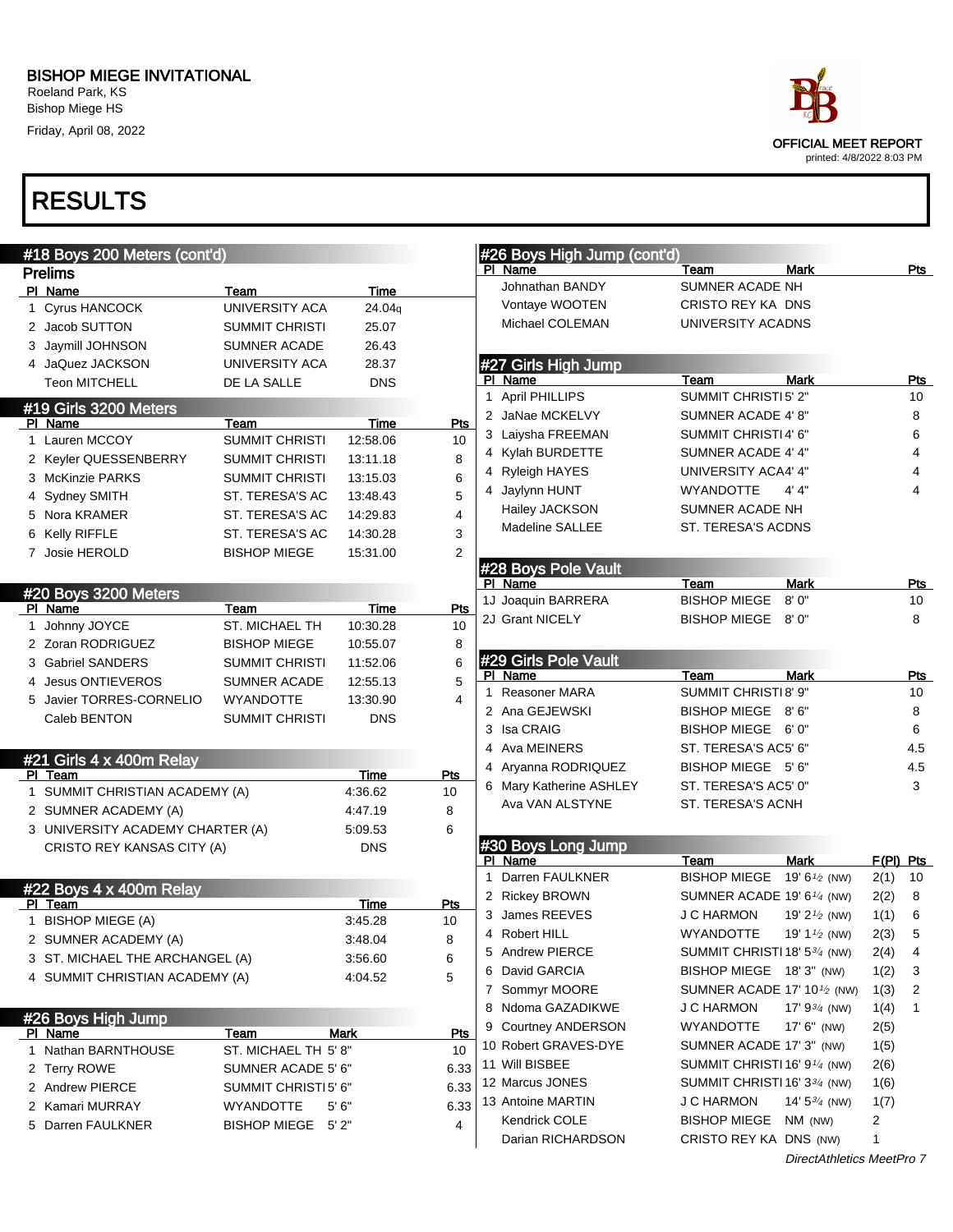Roeland Park, KS Bishop Miege HS Friday, April 08, 2022



| #30 Boys Long Jump (cont'd) |                                                       |                           |                |   | #31 Girls Long Jump (cont'd)           |                                                                    |                          |             |
|-----------------------------|-------------------------------------------------------|---------------------------|----------------|---|----------------------------------------|--------------------------------------------------------------------|--------------------------|-------------|
| PI Name                     | Team                                                  | <b>Mark</b>               | $F(PI)$ Pts    |   | PI Name                                | Team                                                               | <b>Mark</b>              | $F(PI)$ Pts |
| Vontaye WOOTEN              | CRISTO REY KA DNS (NW)                                |                           | $\mathbf{1}$   |   | Hailey JACKSON                         | SUMNER ACADE DNS (NW)                                              |                          | 1           |
| <b>Brandon MOORE</b>        | CRISTO REY KA DNS (NW)                                |                           | 2              |   | Katherine JUDGE                        | ST. TERESA'S ACDNS (NW)                                            |                          | 2           |
| Michael COLEMAN             | <b>UNIVERSITY ACADNS (NW)</b>                         |                           | 2              |   |                                        |                                                                    |                          |             |
| <b>FLIGHT RESULTS</b>       |                                                       |                           |                |   | <b>FLIGHT RESULTS</b><br>PI Name       | Team                                                               | <b>Mark</b>              |             |
| PI Name                     | Team                                                  | Mark                      |                |   | Flight 1 of 2                          |                                                                    |                          |             |
| Flight 1 of 2               |                                                       |                           |                |   | 1 April PATE                           | ST. MICHAEL TH $15'3\frac{3}{4}$ (NW)                              |                          |             |
| 1 James REEVES              | J C HARMON                                            | 19' $2\frac{1}{2}$ (NW)   |                |   | 2 Myleah BROWN                         | SUMNER ACADE 15' 13/4 (NW)                                         |                          |             |
| 2 David GARCIA              | BISHOP MIEGE 18' 3" (NW)                              |                           |                |   | 3 A'luel MILLER                        | J C HARMON                                                         | 13' 6 $\frac{1}{4}$ (NW) |             |
| 3 Sommyr MOORE              | SUMNER ACADE 17' 10 <sup>1</sup> / <sub>2</sub> (NW)  |                           |                |   | 4 Abigail SCOTT                        | SUMMIT CHRISTI 13' $3\frac{1}{2}$ (NW)                             |                          |             |
| 4 Ndoma GAZADIKWE           | <b>J C HARMON</b>                                     | 17' $9^{3/4}$ (NW)        |                |   | 5 Alice COATES                         | ST. TERESA'S AC13' 0 <sup>3/4</sup> (NW)                           |                          |             |
| 5 Robert GRAVES-DYE         | SUMNER ACADE 17' 3" (NW)                              |                           |                |   | Elise GORING<br>6                      | ST. MICHAEL TH $11'9\frac{1}{2}$ (NW)                              |                          |             |
| 6 Marcus JONES              | SUMMIT CHRISTI 16' 33/4 (NW)                          |                           |                |   | 7 Amara KELLER                         | ST. TERESA'S AC11' 7" (NW)                                         |                          |             |
| 7 Antoine MARTIN            | J C HARMON                                            | 14' $5\frac{3}{4}$ (NW)   |                |   | 8 Ryleigh HAYES                        | UNIVERSITY ACA11' 6 <sup>1/4</sup> (NW)                            |                          |             |
| Darian RICHARDSON           | CRISTO REY KA DNS (NW)                                |                           |                |   | Anilah THORNTON                        | <b>J C HARMON</b>                                                  | DNS (NW)                 |             |
| Vontaye WOOTEN              | CRISTO REY KA DNS (NW)                                |                           |                |   | Hailey JACKSON                         | SUMNER ACADE DNS (NW)                                              |                          |             |
| Flight 2 of 2               |                                                       |                           |                |   | Flight 2 of 2                          |                                                                    |                          |             |
| 1 Darren FAULKNER           | BISHOP MIEGE 19' 6 <sup>1</sup> /2 (NW)               |                           |                |   | 1 Kaiya KEY                            | BISHOP MIEGE 16' 101/4 (NW)                                        |                          |             |
| 2 Rickey BROWN              | SUMNER ACADE 19' 6 $\frac{1}{4}$ (NW)                 |                           |                |   | 2 Cyan WALKER                          | <b>WYANDOTTE</b>                                                   | 16' 4 $\frac{1}{2}$ (NW) |             |
| 3 Robert HILL               | <b>WYANDOTTE</b>                                      | 19' 1 $\frac{1}{2}$ (NW)  |                |   | 3 April PHILLIPS                       | SUMMIT CHRISTI 16' 1 $\frac{1}{4}$ (NW)                            |                          |             |
| 4 Andrew PIERCE             | SUMMIT CHRISTI 18' 53/4 (NW)                          |                           |                |   | 4 Ta'Mya CANN                          | CRISTO REY KA 14' 10" (NW)                                         |                          |             |
| 5 Courtney ANDERSON         | WYANDOTTE                                             | $17'$ 6" (NW)             |                |   | Laiysha FREEMAN<br>5                   | SUMMIT CHRISTI 14' 81⁄4 (NW)                                       |                          |             |
| 6 Will BISBEE               | SUMMIT CHRISTI 16' 9 <sup>1/4</sup> (NW)              |                           |                |   | Neveah CHAPMAN<br>6                    |                                                                    |                          |             |
| Kendrick COLE               |                                                       |                           |                |   | $\overline{7}$                         | WYANDOTTE                                                          | 12' 11" (NW)             |             |
| <b>Brandon MOORE</b>        | BISHOP MIEGE NM (NW)<br>CRISTO REY KA DNS (NW)        |                           |                |   | Jamaiyah AMERISON<br>Josie HEROLD<br>8 | UNIVERSITY ACA12' 8 $\frac{1}{2}$ (NW)                             |                          |             |
| Michael COLEMAN             |                                                       |                           |                |   | <b>Madeline SALLEE</b>                 | BISHOP MIEGE $10'$ 4 $\frac{1}{4}$ (NW)<br>ST. TERESA'S ACDNS (NW) |                          |             |
|                             | <b>UNIVERSITY ACADNS (NW)</b>                         |                           |                |   | Katherine JUDGE                        | ST. TERESA'S ACDNS (NW)                                            |                          |             |
| #31 Girls Long Jump         |                                                       |                           |                |   |                                        |                                                                    |                          |             |
| PI Name                     | Team                                                  | <b>Mark</b>               | F(PI) Pts      |   | #32 Boys Triple Jump                   |                                                                    |                          |             |
| 1 Kaiya KEY                 | <b>BISHOP MIEGE</b>                                   | 16' 10 $\frac{1}{4}$ (NW) | 10<br>2(1)     |   | PI Name                                | Team                                                               | <b>Mark</b>              | Pts         |
| 2 Cyan WALKER               | WYANDOTTE                                             | 16' 4 $\frac{1}{2}$ (NW)  | 8<br>2(2)      |   | 1 Robert GRAVES                        | SUMNER ACADE 39' 3" (NW)                                           |                          | 10          |
| 3 April PHILLIPS            | SUMMIT CHRISTI 16' 1 <sup>1/4</sup> (NW)              |                           | 2(3)<br>6      |   | 2 Will BISBEE                          | SUMMIT CHRISTI 35' 6 <sup>1</sup> /2 (NW)                          |                          | 8           |
| 4 April PATE                | ST. MICHAEL TH $15'3\frac{3}{4}$ (NW)                 |                           | 1(1)<br>5      |   | 3 Trevon LAWSON                        | <b>J C HARMON</b>                                                  | 35' 1" (NW)              | 6           |
| 5 Myleah BROWN              | SUMNER ACADE 15' 1 <sup>3/4</sup> (NW)                |                           | 1(2)           | 4 | James REEVES                           | <b>J C HARMON</b>                                                  | NM (NW)                  |             |
| 6 Ta'Mya CANN               | CRISTO REY KA 14' 10" (NW)                            |                           | 2(4)           | 3 | Kendrick COLE                          | <b>BISHOP MIEGE</b>                                                | $NM$ (NW)                |             |
| 7 Laiysha FREEMAN           | SUMMIT CHRISTI 14' 8 <sup>1/4</sup> (NW)              |                           | 2(5)           | 2 |                                        |                                                                    |                          |             |
| 8 A'luel MILLER             | J C HARMON                                            | 13' $6^{1/4}$ (NW)        | 1(3)<br>-1     |   | #33 Girls Triple Jump                  |                                                                    |                          |             |
| 9 Abigail SCOTT             | SUMMIT CHRISTI 13' 3 <sup>1</sup> / <sub>2</sub> (NW) |                           | 1(4)           |   | PI Name                                | Team                                                               | Mark                     | <u>Pts</u>  |
| 10 Alice COATES             | ST. TERESA'S AC13' 0 <sup>3/4</sup> (NW)              |                           | 1(5)           |   | 1 April PHILLIPS                       | SUMMIT CHRISTI 33' 5" (NW)                                         |                          | 10          |
| 11 Neveah CHAPMAN           | WYANDOTTE                                             | 12' 11" (NW)              | 2(6)           |   | 2 Micaela PATRICK                      | SUMNER ACADE 31' $2\frac{1}{4}$ (NW)                               |                          | 8           |
| 12 Jamaiyah AMERISON        | UNIVERSITY ACA12' 8 <sup>1/2</sup> (NW)               |                           | 2(7)           |   | 3 Ta'Mya CANN                          | CRISTO REY KA 29' 10 <sup>3/4</sup> (NW)                           |                          | 6           |
| 13 Elise GORING             | ST. MICHAEL TH 11' $91$ / <sub>2</sub> (NW)           |                           | 1(6)           |   | 4 Alice COATES                         | ST. TERESA'S AC28' 1" (NW)                                         |                          | 5           |
| 14 Amara KELLER             | ST. TERESA'S AC11' 7" (NW)                            |                           | 1(7)           |   | 5 Lena DO                              | ST. TERESA'S AC27' 634 (NW)                                        |                          | 4           |
| 15 Ryleigh HAYES            | UNIVERSITY ACA11' 6 <sup>1/4</sup> (NW)               |                           | 1(8)           |   | Datsima PEREA                          | J C HARMON                                                         | DNS (NW)                 |             |
| 16 Josie HEROLD             | BISHOP MIEGE 10' 41/4 (NW)                            |                           | 2(8)           |   | Katherine JUDGE                        | ST. TERESA'S ACDNS (NW)                                            |                          |             |
| Madeline SALLEE             | ST. TERESA'S ACDNS (NW)                               |                           | $\overline{2}$ |   |                                        |                                                                    |                          |             |
| Anilah THORNTON             | J C HARMON                                            | DNS (NW)                  | $\mathbf{1}$   |   |                                        |                                                                    |                          |             |
|                             |                                                       |                           |                |   |                                        |                                                                    |                          |             |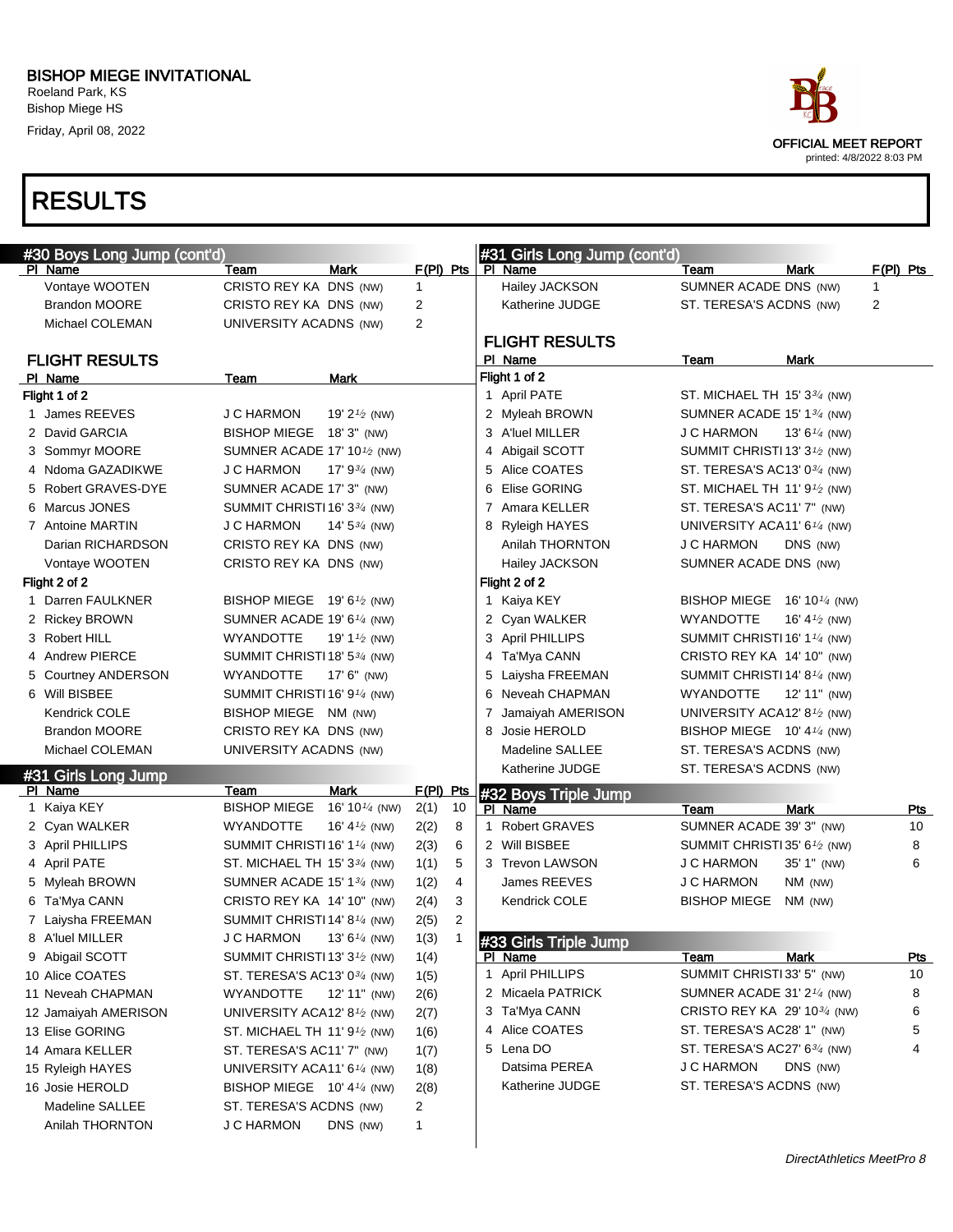Friday, April 08, 2022



| #34 Boys Shot Put      |                                            |                        | #34 Boys Shot Put (cont'd) |                                      |                                    |                      |
|------------------------|--------------------------------------------|------------------------|----------------------------|--------------------------------------|------------------------------------|----------------------|
| PI Name                | Mark<br>Team                               | $F(PI)$ Pts            | PI Name                    | Team                                 | <b>Mark</b>                        |                      |
| 1 Keyon ANDERSON       | 42' 1 $\frac{1}{4}$<br><b>WYANDOTTE</b>    | 2(1)<br>10             | 9 Colby HEDRICK            | ST. MICHAEL TH 27' 8 <sup>1</sup> /2 |                                    |                      |
| 2 Jackson HOSHOR       | <b>BISHOP MIEGE</b><br>37'3''              | 2(2)<br>8              | 10 Aresto SALESHI          | BISHOP MIEGE 27' 8"                  |                                    |                      |
| 3 Bryan ESPINOZA       | SUMNER ACADE 36' 10"                       | 1(1)<br>6              | 11 Armando HERNANDEZ       | <b>J C HARMON</b>                    | 26' 11 <sup>1</sup> / <sub>2</sub> |                      |
| 4 Jordan GRAGG         | 36' $3\frac{1}{2}$<br>WYANDOTTE            | 2(3)<br>5              | #35 Girls Shot Put         |                                      |                                    |                      |
| 5 Jack ELDER           | <b>BISHOP MIEGE</b><br>35'7'' <sub>2</sub> | 2(4)<br>4              | PI Name                    | Team                                 | <b>Mark</b>                        | $F(PI)$ Pts          |
| Jaden LEGRAIR<br>6     | UNIVERSITY ACA33' 81/4                     | 1(2)<br>3              | 1 Ali OLSON                | <b>BISHOP MIEGE</b>                  | 33' 9"                             | 2(1)<br>10           |
| 7 Joshua MADSEN        | SUMMIT CHRISTI32' 11 <sup>1</sup> /2       | $\overline{c}$<br>2(5) | 2 Stella CAHALAN           | BISHOP MIEGE 30' 91/4                |                                    | 2(2)<br>8            |
| 8 Andrew COFFMAN       | <b>WYANDOTTE</b><br>$31'10\frac{1}{2}$     | 2(6)<br>$\mathbf{1}$   | 3 Marin AKESON             | SUMMIT CHRISTI29' 3"                 |                                    | 2(3)<br>6            |
| 9 Cyrus YOUNG          | 30' 10"<br><b>J C HARMON</b>               | 2(7)                   | 4 Teryn CHATMON            | SUMNER ACADE 27' 8 <sup>1</sup> /2   |                                    | 5<br>1(1)            |
| 10 William MCCONAUGHEY | SUMMIT CHRISTI 30' 4 <sup>1</sup> /2       | 2(8)                   | 5 Maddie ROBERTS           | BISHOP MIEGE 27' 71/4                |                                    | 4<br>2(4)            |
| 11 Nathan RIOS         | SUMNER ACADE 29' 2"                        | 1(3)                   | 6 Hailey FRANKLIN          | ST. MICHAEL TH 27' 7"                |                                    | 2(5)<br>3            |
| 12 Reginald LOCKE      | UNIVERSITY ACA28' 10"                      | 1(4)                   | 7 Stephen THOMAS           | UNIVERSITY ACA27' 2"                 |                                    | 2<br>1(2)            |
| 13 Julian BUSH         | <b>J C HARMON</b><br>28'7"                 | 1(5)                   | 8 Larra LEE                | SUMMIT CHRISTI 26' 734               |                                    | 2(6)<br>$\mathbf{1}$ |
| 14 Colby HEDRICK       | ST. MICHAEL TH 27' $8\frac{1}{2}$          | 2(9)                   | 9 Isabella VALENCIA        | ST. MICHAEL TH 26' 11/4              |                                    | 1(3)                 |
| 15 Aresto SALESHI      | BISHOP MIEGE 27' 8"                        | 2(10)                  | 10 Brooke SMITH            | SUMNER ACADE 24' 11"                 |                                    | 1(4)                 |
| 16 Armando HERNANDEZ   | <b>J C HARMON</b><br>26' 11 1/2            | 2(11)                  | 11 Mianza JACKSON          | SUMNER ACADE 24' 9"                  |                                    | 1(5)                 |
| 17 Blaise RASTORFER    | ST. MICHAEL TH 26' 10 <sup>1</sup> /2      | 1(6)                   | 12 Ava COX                 | SUMMIT CHRISTI 24' 0 <sup>1</sup> /2 |                                    | 2(7)                 |
| 18 Preston GOFFINET    | SUMMIT CHRISTI26' 83/4                     | 1(7)                   | 13 Angie DELGADO           | <b>WYANDOTTE</b>                     | 23'9''                             | 2(8)                 |
| 19 Elijah ROBINSON     | SUMNER ACADE 26' 61/2                      | 1(8)                   | 14 Chelsea LUNA            | ST. TERESA'S AC22' 8"                |                                    | 1(6)                 |
| 20 Rowan LANGE         | ST. MICHAEL TH 23' 6"                      | 1(9)                   | 15 Zaria MITCHEM           | <b>WYANDOTTE</b>                     | 22'3''                             | 2(9)                 |
| Kristopher THOMPSON    | CRISTO REY KA DNS                          | $\mathbf{1}$           | 16 Aaliyah LEE             | UNIVERSITY ACA22' 11/2               |                                    | 1(7)                 |
| Oscar SAUCEDA          | UNIVERSITY ACADNS                          | 1                      | 17 Ariah COOPER            | CRISTO REY KA 20' 4"                 |                                    | 2(10)                |
|                        |                                            |                        | 18 Amama RIAZ              | ST. TERESA'S AC20' 1"                |                                    | 2(11)                |
| <b>FLIGHT RESULTS</b>  |                                            |                        | 19 Elise GORING            | ST. MICHAEL TH 18' 41/2              |                                    | 1(8)                 |
| PI Name                | Mark<br>Team                               |                        | 20 Lucille SCANLON         | UNIVERSITY ACA16' 1"                 |                                    | 1(9)                 |
| Flight 1 of 2          |                                            |                        | 21 Ava ADAMS               | <b>J C HARMON</b>                    | $15' 5\frac{1}{2}$                 | 1(10)                |
| 1 Bryan ESPINOZA       | SUMNER ACADE 36' 10"                       |                        | Alexandria WHITE           | CRISTO REY KA DNS                    |                                    | 1                    |
| 2 Jaden LEGRAIR        | UNIVERSITY ACA33' 81/4                     |                        |                            |                                      |                                    |                      |
| 3 Nathan RIOS          | SUMNER ACADE 29' 2"                        |                        | <b>FLIGHT RESULTS</b>      |                                      |                                    |                      |
| 4 Reginald LOCKE       | UNIVERSITY ACA28' 10"                      |                        | PI_Name                    | Team                                 | Mark                               |                      |
| 5 Julian BUSH          | <b>J C HARMON</b><br>28'7"                 |                        | Flight 1 of 2              |                                      |                                    |                      |
| 6 Blaise RASTORFER     | ST. MICHAEL TH 26' 10 <sup>1</sup> /2      |                        | 1 Teryn CHATMON            | SUMNER ACADE 27' 81/2                |                                    |                      |
| 7 Preston GOFFINET     | SUMMIT CHRISTI26' 834                      |                        | 2 Stephen THOMAS           | UNIVERSITY ACA27' 2"                 |                                    |                      |
| 8 Elijah ROBINSON      | SUMNER ACADE 26' 61/2                      |                        | 3 Isabella VALENCIA        | ST. MICHAEL TH 26' 11/4              |                                    |                      |
| 9 Rowan LANGE          | ST. MICHAEL TH 23' 6"                      |                        | 4 Brooke SMITH             | SUMNER ACADE 24' 11"                 |                                    |                      |
| Kristopher THOMPSON    | CRISTO REY KA DNS                          |                        | 5 Mianza JACKSON           | SUMNER ACADE 24' 9"                  |                                    |                      |
| Oscar SAUCEDA          | UNIVERSITY ACADNS                          |                        | 6 Chelsea LUNA             | ST. TERESA'S AC22' 8"                |                                    |                      |
| Flight 2 of 2          |                                            |                        | 7 Aaliyah LEE              | UNIVERSITY ACA22' 11/2               |                                    |                      |
| 1 Keyon ANDERSON       | <b>WYANDOTTE</b><br>42' $1\frac{1}{4}$     |                        | 8 Elise GORING             | ST. MICHAEL TH $18'$ 4 $\frac{1}{2}$ |                                    |                      |
| 2 Jackson HOSHOR       | BISHOP MIEGE 37' 3"                        |                        | 9 Lucille SCANLON          | UNIVERSITY ACA16' 1"                 |                                    |                      |
| 3 Jordan GRAGG         | <b>WYANDOTTE</b><br>$36'3\frac{1}{2}$      |                        | 10 Ava ADAMS               | <b>J C HARMON</b>                    | 15' 5 $\frac{1}{2}$                |                      |
| 4 Jack ELDER           | BISHOP MIEGE 35' 7 <sup>1</sup> /2         |                        | Alexandria WHITE           | CRISTO REY KA DNS                    |                                    |                      |
| 5 Joshua MADSEN        | SUMMIT CHRISTI32' 11 <sup>1</sup> /2       |                        | Flight 2 of 2              |                                      |                                    |                      |
| 6 Andrew COFFMAN       | <b>WYANDOTTE</b><br>$31'10\frac{1}{2}$     |                        | 1 Ali OLSON                | BISHOP MIEGE 33' 9"                  |                                    |                      |
| 7 Cyrus YOUNG          | <b>J C HARMON</b><br>30' 10"               |                        | 2 Stella CAHALAN           | BISHOP MIEGE 30' 91/4                |                                    |                      |
| 8 William MCCONAUGHEY  | SUMMIT CHRISTI30' 41/2                     |                        | 3 Marin AKESON             | SUMMIT CHRISTI 29' 3"                |                                    |                      |
|                        |                                            |                        |                            |                                      |                                    |                      |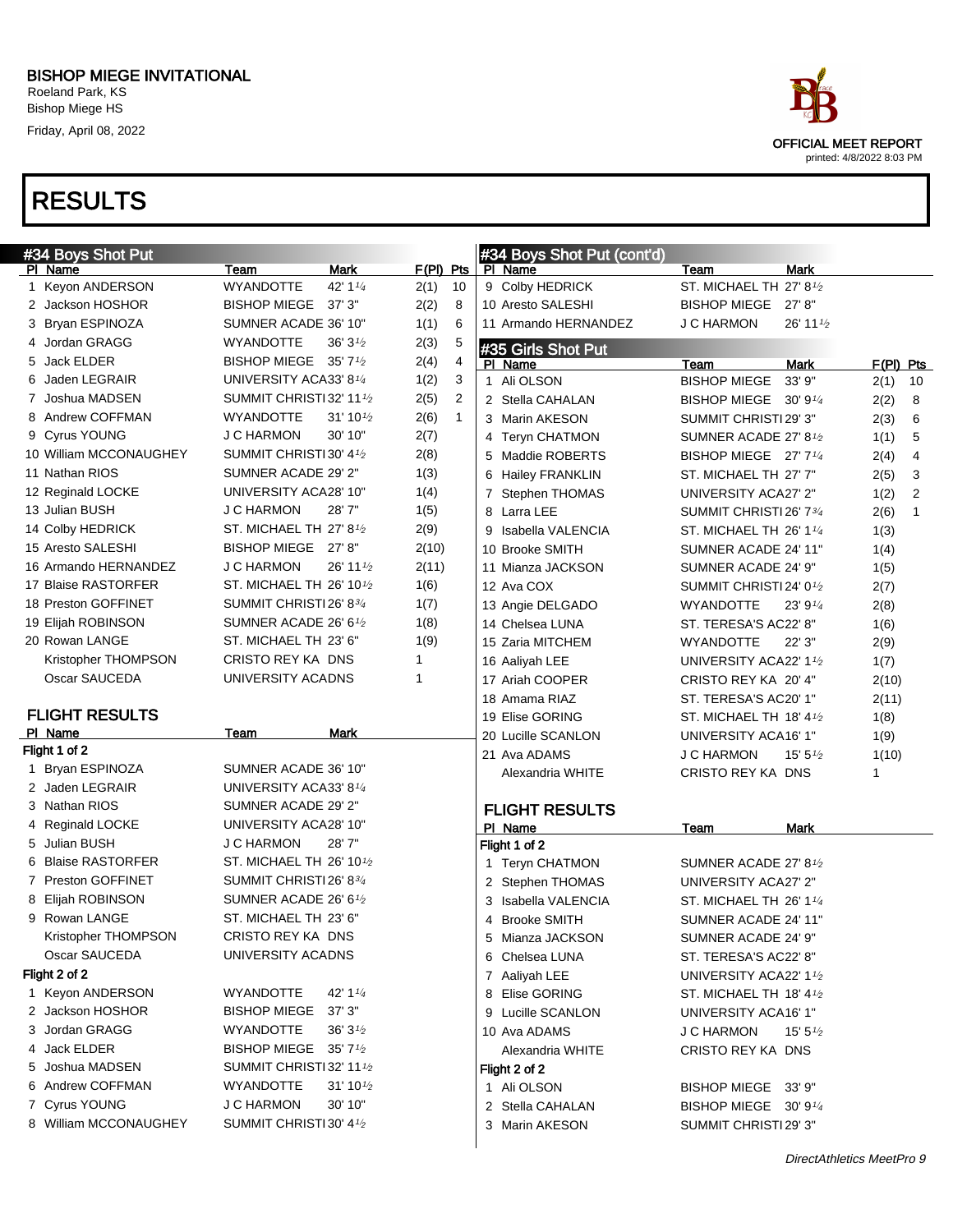Bishop Miege HS Friday, April 08, 2022



| #35 Girls Shot Put (cont'd) |                                     |                      |              |                |                | #36 Boys Discus (cont'd) |                                                  |                      |             |                |
|-----------------------------|-------------------------------------|----------------------|--------------|----------------|----------------|--------------------------|--------------------------------------------------|----------------------|-------------|----------------|
| PI Name                     | Team                                | <b>Mark</b>          |              |                |                | PI Name                  | Team                                             | <b>Mark</b>          |             |                |
| 4 Maddie ROBERTS            | BISHOP MIEGE 27' 71/4               |                      |              |                |                | 2 Keyon ANDERSON         | <b>WYANDOTTE</b>                                 | 112' $4\frac{1}{2}$  |             |                |
| 5 Hailey FRANKLIN           | ST. MICHAEL TH 27' 7"               |                      |              |                |                | 3 William MCCONAUGHEY    | SUMMIT CHRISTI 100' 2"                           |                      |             |                |
| 6 Larra LEE                 | SUMMIT CHRISTI26' 73/4              |                      |              |                | 4              | Joshua MADSEN            | SUMMIT CHRISTI 99' 1"                            |                      |             |                |
| 7 Ava COX                   | SUMMIT CHRISTI24' 0 <sup>1</sup> /2 |                      |              |                | 5              | Jack ELDER               | BISHOP MIEGE 89' 7 <sup>1</sup> /2               |                      |             |                |
| 8 Angie DELGADO             | WYANDOTTE                           | 23' 91/4             |              |                | 6              | <b>Blaise RASTORFER</b>  | ST. MICHAEL TH 79' 1 <sup>1</sup> / <sub>2</sub> |                      |             |                |
| 9 Zaria MITCHEM             | <b>WYANDOTTE</b>                    | 22' 3"               |              |                | $\overline{7}$ | Julian BUSH              | <b>J C HARMON</b>                                | 61'2"                |             |                |
| 10 Ariah COOPER             | CRISTO REY KA 20' 4"                |                      |              |                | 8              | Robert NICOLAS-ESTRADA   | <b>J C HARMON</b>                                | 51'2"                |             |                |
| 11 Amama RIAZ               | ST. TERESA'S AC20' 1"               |                      |              |                | 9              | Armando HERNANDEZ        | <b>J C HARMON</b>                                | 48' 10"              |             |                |
| #36 Boys Discus             |                                     |                      |              |                |                | Jackson HOSHOR           | <b>BISHOP MIEGE</b>                              | <b>NM</b>            |             |                |
| PI Name                     | Team                                | <b>Mark</b>          | $F(PI)$ Pts  |                |                | #37 Girls Discus         |                                                  |                      |             |                |
| 1 Aresto SALESHI            | <b>BISHOP MIEGE</b>                 | 134' 3"              | 2(1)         | 10             |                | PI Name                  | Team                                             | Mark                 | $F(PI)$ Pts |                |
| 2 Keyon ANDERSON            | <b>WYANDOTTE</b>                    | 112' 4 $\frac{1}{2}$ | 2(2)         | 8              |                | 1 Stella CAHALAN         | <b>BISHOP MIEGE</b>                              | 100' 1 $\frac{1}{2}$ | 2(1)        | 10             |
| 3 William MCCONAUGHEY       | SUMMIT CHRISTI 100' 2"              |                      | 2(3)         | 6              |                | 2 Mianza JACKSON         | SUMNER ACADE 85' 4"                              |                      | 1(1)        | 8              |
| 4 Joshua MADSEN             | SUMMIT CHRISTI 99' 1"               |                      | 2(4)         | 5              |                | 3 Shea MCGRAW            | BISHOP MIEGE 73' 01/2                            |                      | 2(2)        | 6              |
| 5 Jack ELDER                | BISHOP MIEGE 89' 71/2               |                      | 2(5)         | $\overline{4}$ |                | 4 Brooke SMITH           | SUMNER ACADE 73' 0"                              |                      | 1(2)        | 5              |
| 6 Braylon JOHNSON           | <b>UNIVERSITY ACA82' 2"</b>         |                      | 1(1)         | 3              |                | 5 Marin AKESON           | SUMMIT CHRISTI 71' 10 <sup>1</sup> /2            |                      | 2(3)        | $\overline{4}$ |
| 7 Colby HEDRICK             | ST. MICHAEL TH 80' 6"               |                      | 1(2)         | $\overline{2}$ |                | 6 Larra LEE              | SUMMIT CHRISTI 65' 3 <sup>1</sup> /2             |                      | 2(4)        | 3              |
| 8 Blaise RASTORFER          | ST. MICHAEL TH 79' 11/2             |                      | 2(6)         | $\mathbf{1}$   |                | 7 Isabella VALENCIA      | ST. MICHAEL TH 63' 111/4                         |                      | 1(3)        | $\overline{2}$ |
| 9 Jordan GRAGG              | WYANDOTTE                           | 77'8"                | 1(3)         |                |                | 8 Jaci CARROL            | SUMMIT CHRISTI 62' 4"                            |                      | 2(5)        | $\mathbf{1}$   |
| 10 Nathan RIOS              | SUMNER ACADE 69' 91/2               |                      | 1(4)         |                |                | 9 Hailey FRANKLIN        | ST. MICHAEL TH 61' 6 <sup>1</sup> / <sub>2</sub> |                      | 2(6)        |                |
| 11 Russell REVELS           | UNIVERSITY ACA67' 21/2              |                      | 1(5)         |                |                | 10 Aaliyah LEE           | UNIVERSITY ACA61' 01/2                           |                      | 1(4)        |                |
| 12 Matthew LAKIN            | ST. MICHAEL TH 61' 6"               |                      | 1(6)         |                |                | 11 Angie DELGADO         | <b>WYANDOTTE</b>                                 | 58' 5"               | 1(5)        |                |
| 13 Julian BUSH              | <b>J C HARMON</b>                   | 61'2"                | 2(7)         |                |                | 12 Teryn CHATMON         | SUMNER ACADE 58' 31/2                            |                      | 1(6)        |                |
| 14 Elijah ROBINSON          | SUMNER ACADE 60' 61/2               |                      | 1(7)         |                |                | 13 Maddie ROBERTS        | BISHOP MIEGE 55' 101/4                           |                      | 2(7)        |                |
| 15 Andrew COFFMAN           | <b>WYANDOTTE</b>                    | 58'7"                | 1(8)         |                |                | 14 Quinn TRACY           | ST. TERESA'S AC54' 21/2                          |                      | 2(8)        |                |
| 16 Reginald LOCKE           | UNIVERSITY ACA54' 11"               |                      | 1(9)         |                |                | 15 Zaria MITCHEM         | <b>WYANDOTTE</b>                                 | 53' 11 $\frac{1}{2}$ | 2(9)        |                |
| 17 Robert NICOLAS-ESTRADA   | <b>J C HARMON</b>                   | 51'2"                | 2(8)         |                |                | 16 Stephen THOMAS        | UNIVERSITY ACA43' 11"                            |                      | 1(7)        |                |
| 18 Armando HERNANDEZ        | <b>J C HARMON</b>                   | 48' 10"              | 2(9)         |                |                | 17 Ariah COOPER          | CRISTO REY KA 38' 5"                             |                      | 2(10)       |                |
| Jackson HOSHOR              | <b>BISHOP MIEGE</b>                 | <b>NM</b>            | 2            |                |                | 18 Lucille SCANLON       | UNIVERSITY ACA38' 11/2                           |                      | 1(8)        |                |
| Kristopher THOMPSON         | CRISTO REY KA DNS                   |                      | $\mathbf{1}$ |                |                | 19 Sarah SCHIEBER        | ST. TERESA'S AC35' 8"                            |                      | 1(9)        |                |
|                             |                                     |                      |              |                |                | 20 Ava ADAMS             | <b>J C HARMON</b>                                | 33' 11 $\frac{1}{2}$ | 1(10)       |                |
| <b>FLIGHT RESULTS</b>       |                                     |                      |              |                |                | Alexandria WHITE         | CRISTO REY KA DNS                                |                      | 1           |                |
| PI Name                     | Team                                | Mark                 |              |                |                | Amama RIAZ               | ST. TERESA'S ACDNS                               |                      | 2           |                |
| Flight 1 of 2               |                                     |                      |              |                |                |                          |                                                  |                      |             |                |
| 1 Braylon JOHNSON           | UNIVERSITY ACA82' 2"                |                      |              |                |                | <b>FLIGHT RESULTS</b>    |                                                  |                      |             |                |
| 2 Colby HEDRICK             | ST. MICHAEL TH 80' 6"               |                      |              |                |                | PI Name                  | <b>Team</b>                                      | <b>Mark</b>          |             |                |
| 3 Jordan GRAGG              | <b>WYANDOTTE</b>                    | 77' 8"               |              |                |                | Flight 1 of 2            |                                                  |                      |             |                |
| 4 Nathan RIOS               | SUMNER ACADE 69' 9 $1/2$            |                      |              |                |                | 1 Mianza JACKSON         | SUMNER ACADE 85' 4"                              |                      |             |                |
| 5 Russell REVELS            | UNIVERSITY ACA67' 21/2              |                      |              |                |                | 2 Brooke SMITH           | SUMNER ACADE 73' 0"                              |                      |             |                |
| 6 Matthew LAKIN             | ST. MICHAEL TH 61' 6"               |                      |              |                |                | 3 Isabella VALENCIA      | ST. MICHAEL TH 63' 1114                          |                      |             |                |
| 7 Elijah ROBINSON           | SUMNER ACADE 60' 6 $1/2$            |                      |              |                |                | 4 Aaliyah LEE            | UNIVERSITY ACA61' 01/2                           |                      |             |                |
| 8 Andrew COFFMAN            | <b>WYANDOTTE</b>                    | 58'7"                |              |                |                | 5 Angie DELGADO          | <b>WYANDOTTE</b>                                 | 58' 5"               |             |                |
| 9 Reginald LOCKE            | UNIVERSITY ACA54' 11"               |                      |              |                |                | 6 Teryn CHATMON          | SUMNER ACADE 58' 31/2                            |                      |             |                |
| Kristopher THOMPSON         | CRISTO REY KA DNS                   |                      |              |                |                | 7 Stephen THOMAS         | UNIVERSITY ACA43' 11"                            |                      |             |                |
| Flight 2 of 2               |                                     |                      |              |                |                | 8 Lucille SCANLON        | UNIVERSITY ACA38' 11/2                           |                      |             |                |
| 1 Aresto SALESHI            | BISHOP MIEGE 134' 3"                |                      |              |                |                | 9 Sarah SCHIEBER         | ST. TERESA'S AC35' 8"                            |                      |             |                |